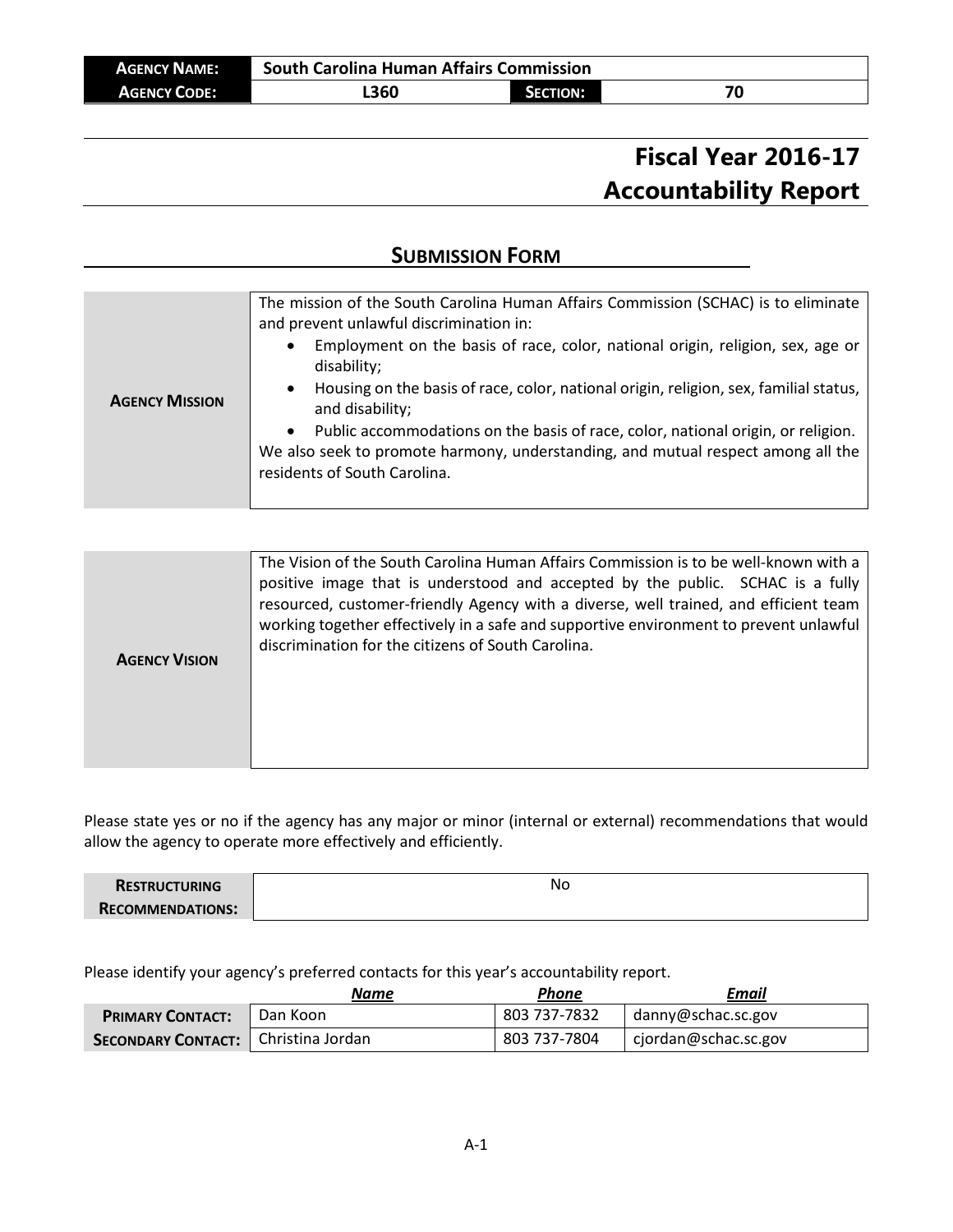| <b>AGENCY NAME:</b> | <b>South Carolina Human Affairs Commission</b> |                 |    |
|---------------------|------------------------------------------------|-----------------|----|
| <b>AGENCY CODE:</b> | L360                                           | <b>SECTION:</b> | 70 |

I have reviewed and approved the enclosed FY 2016-17 Accountability Report, which is complete and accurate to the extent of my knowledge.

| <b>AGENCY DIRECTOR</b><br>(SIGN AND DATE):  | Raymon Beinter<br>9/8/2017 |          |
|---------------------------------------------|----------------------------|----------|
| (TYPE/PRINT NAME):                          |                            |          |
| <b>BOARD/CMSN CHAIR</b><br>(SIGN AND DATE): | Jour A. Oguar              | 9/6/2017 |
| (TYPE/PRINT NAME):                          |                            |          |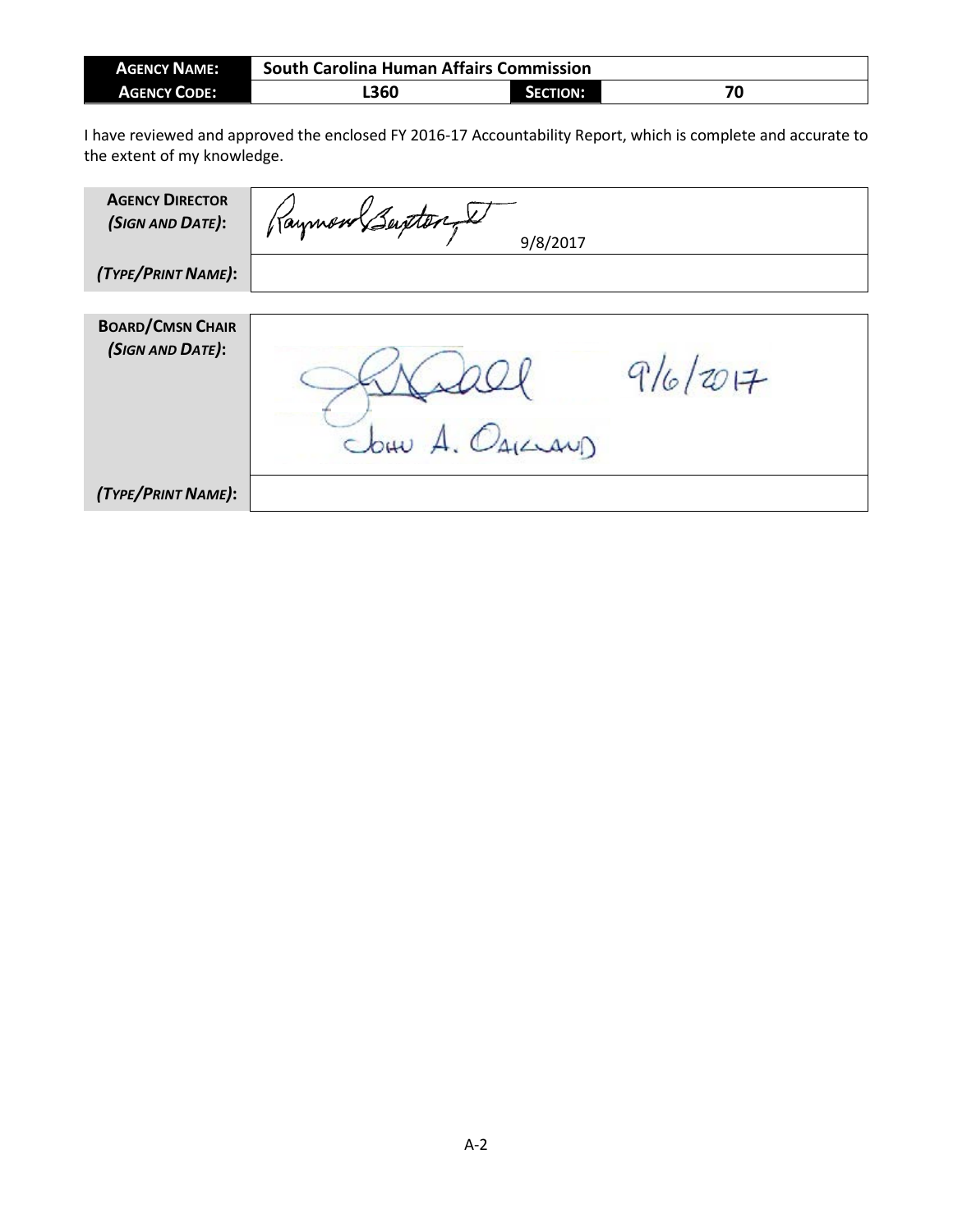| <b>AGENCY NAME:</b> | <b>South Carolina Human Affairs Commission</b> |                 |  |
|---------------------|------------------------------------------------|-----------------|--|
| <b>AGENCY CODE:</b> | <b>L360</b>                                    | <b>SECTION:</b> |  |

## **AGENCY'S DISCUSSION AND ANALYSIS**

The Human Affairs Commission was created in response to the Civil Rights movement of the 1960s. During that time there were a number of demonstrations by South Carolinians who demanded equal opportunity and fair treatment. Some of these demonstrations led to violent clashes. During the early 1970s as a result of the demonstrations and conflict, State leaders decided that, in order for South Carolina to progress socially and economically, the time had come to eliminate discrimination and to promote fairness for all of its citizens. Thus, the South Carolina Human Affairs Commission was created in 1972 with the mission to eliminate and prevent discrimination and to foster harmony and respect for the betterment of all South Carolinians. The Agency strives to meet this mission objective through: **A) enforcing the State laws administered by the Commission and B) using preventive methods which the law prescribes.** 

The **laws enforced** by the Commission are: 1) the **South Carolina Human Affairs Law** (dealing with employment discrimination), 2) the **SC Fair Housing Law,** and 3) the **SC Public Accommodations Law**. The primary methods used by the Commission to **prevent discrimination** are: 1) to **monitor each State agency's Affirmative Action Plan** and provide an Annual Report to the General Assembly, 2) to **provide training** to educate the private and public sector, and 3) to create and sustain **Community Relations Councils** in each county to promote harmony and respect among a diverse people and to bring communities together to resolve issues of division when those problems occur at the local level.

To fulfil the Mission and Vision of the Agency, the Commission emphasizes the **Values** of: **Accountability, Customer Service, Fairness, Integrity, Loyalty, Professionalism, and Teamwork**.

The management team that ensures the Agency's Mission, Vision and Values are achieved are listed in the following Organizational Chart:



#### **Major Achievements**

Major Achievements in the area of **laws enforced by the Commission**:

**A) Compliance Division:** Most financial resources within the Commission are used to enforce the South Carolina Human Affairs Law (**Employment Discrimination**) and the South Carolina Fair Housing Law **(Housing Discrimination)**, and for good reason. In order for the citizens of this State to have the resources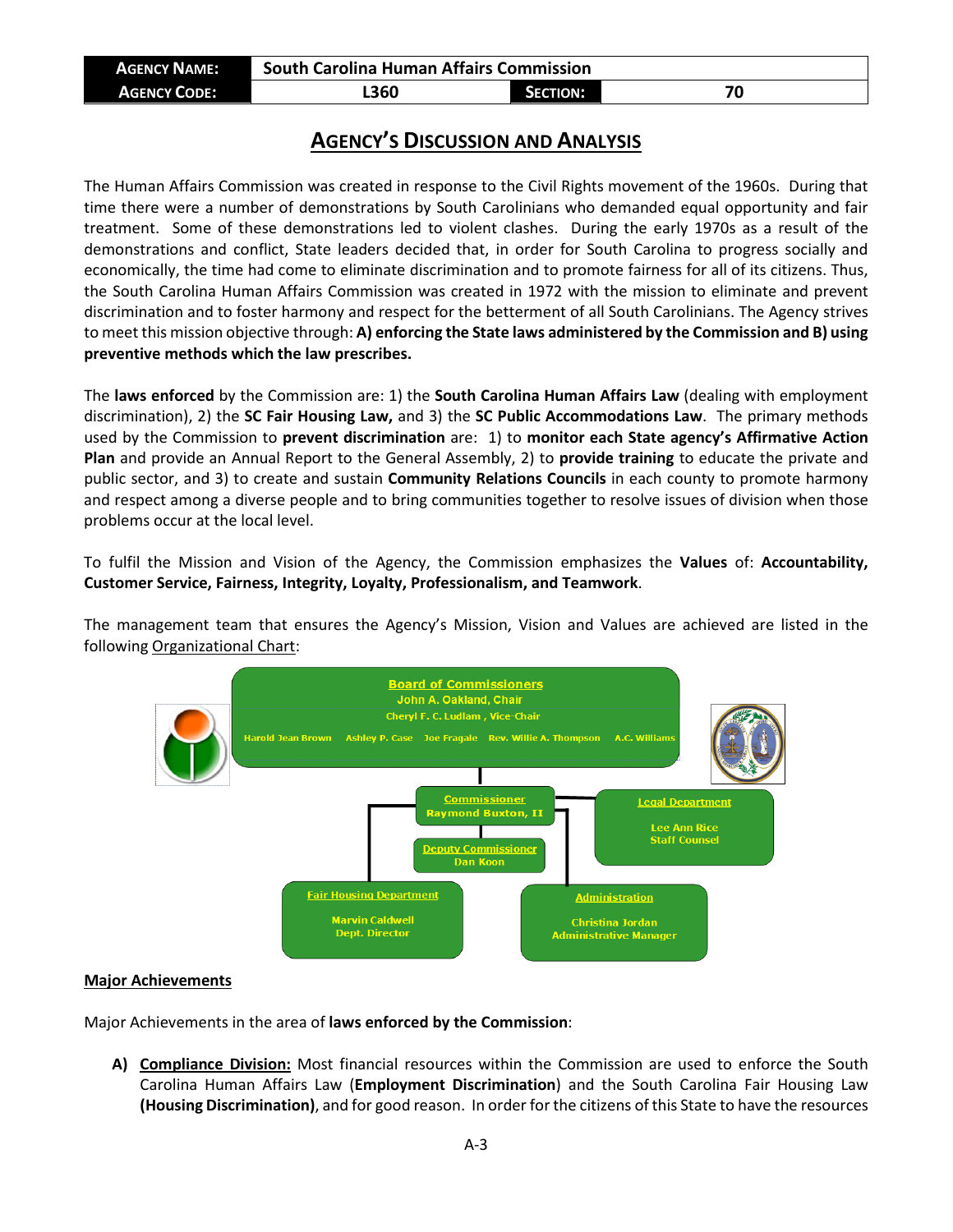| <b>AGENCY NAME:</b> | <b>South Carolina Human Affairs Commission</b> |                 |    |
|---------------------|------------------------------------------------|-----------------|----|
| <b>AGENCY CODE:</b> | L360                                           | <b>SECTION:</b> | 70 |

to live a productive life without government dependence, to make a contribution to society, and to have the right to "Life, Liberty and the pursuit of Happiness", all South Carolinians must have fair access to employment, as well as housing. For a majority of the State's history, many people in South Carolina did not have fair access to jobs, but with the employment law enforced by this Agency, citizens are now protected from employment discrimination. Citizens cannot be treated unfairly during the hiring process, nor can they be treated unfairly on the job based on their race, color, sex, national origin, religion, age, or disability. Similarly, citizens cannot be treated unfairly in their search for housing based on their race, color, sex, national origin, religion, familial status, or disability.

The Compliance Division enforces the laws prohibiting employment discrimination, and is comprised of four departments: 1) Intake, 2) EEO Investigations, 3) Mediation, and 4) Housing Investigations.

- **1) Intake Department:** During fiscal year 2016-2017 the **Intake Department** (the department where all inquiries related to filing discrimination complaints is processed) within the Compliance Division received approximately 3,666 contacts. As a result of these contacts the following occurred: A) 1,920 questionnaires were sent to citizens desiring to file a discrimination charge; B) 1,110 questionnaires were returned; C) 704 formal charges of discrimination were filed as a result of the returned questionnaires; D) 573 charges of discrimination were retained by the Agency for investigation; E) 131 charges were waived to other agencies for investigation.
- **2) EEO Investigation Department:** During fiscal year 2016-2017 there were a total of 1,280 employment discrimination complaints received for investigation from either the Intake Department or transferred to the Human Affairs Commission, from the US Equal Employment Opportunity Commission, resulting in 1012 final actions taken by the Agency. Of those final actions: 242 were based on race; 105 were based on sex; 177 were based on disability; 74 were based on age; 6 were based on religion; 9 were based on national origin; and 24 were based on retaliation. One (1) was based upon color, but 374 were based on multiple bases (e.g. race, sex and retaliation, or religion and national origin). The number of final actions or closures from the previous year increased by 9 final actions.

The resulting types of final actions or closures issued by the Commission during 2016-2017 are as follows: Administrative Closures-138 (19 of which were Potential Cause Determinations forwarded to the EEOC for additional processing), No Cause Determinations-712, Conciliations or Settlements-162. The total monetary value of settlements was \$1,402,442.



During the last Federal fiscal year ending September 30, 2016, the Commission successfully completed a contract with the United States Equal Employment Opportunity Commission (EEOC) conducting the investigation of 903 cases. In addition four new EEO Investigator positions were filled to assist investigations. Also, the universal review date for employee performance reviews was instituted, with investigators being held accountable to a standard of investigating the majority of their cases within 180 days of their assignment.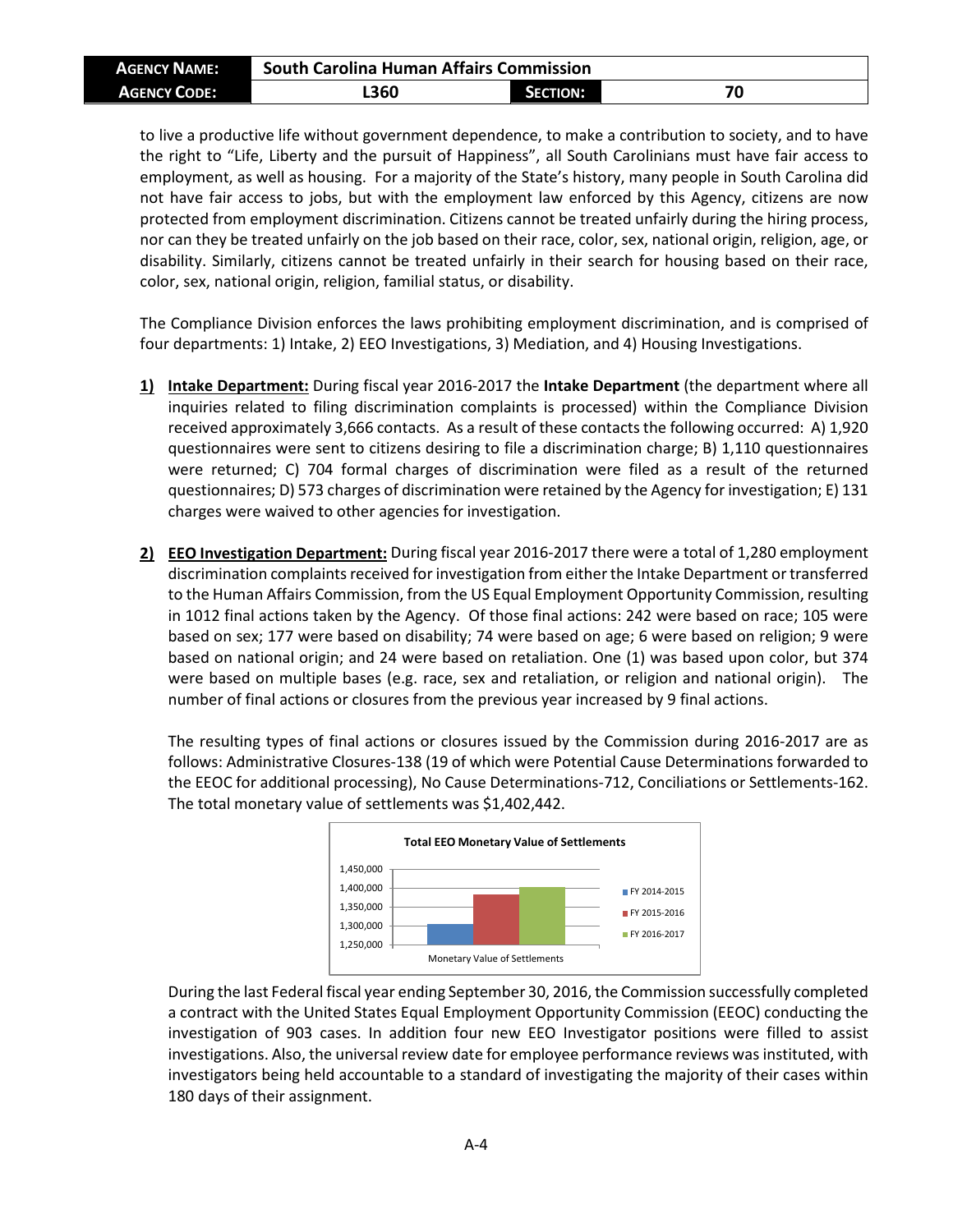| <b>AGENCY NAME:</b> | <b>South Carolina Human Affairs Commission</b> |                 |    |
|---------------------|------------------------------------------------|-----------------|----|
| <b>AGENCY CODE:</b> | L360                                           | <b>SECTION:</b> | 70 |

- **3) Mediation Department:** During State fiscal year 2016-2017 there were 140 Mediations that resulted in 83 complaints being successfully mediated for a total monetary value of \$586,780. The total successful mediations increased from 98 cases the previous year, and there was a \$132,051 monetary decrease from the previous year. Mediations are important, because they give the charging party and the respondent an opportunity to meet and sort out their issues in order to come to mutually agreed terms for settling the matter.
- **4) Fair Housing Department:** The **Fair Housing Department** enforces the laws that prevent discrimination on the basis of race, color, sex, religion, national origin, disability, and familial status. The Fair Housing Department works to prevent discrimination through education and outreach to communities around the State. The Department also has an investigative component that investigates complaints of housing discrimination. To resolve these complaints the Fair Housing Department may mediate or conciliate cases on behalf of the complainant and the respondent. In the event that the Fair Housing Department makes a determination that the respondent has violated the Fair Housing Law, the Legal Department of the Human Affairs Commission can litigate a case in court or hold an administrative hearing on behalf of the aggrieved complainant. Due to the Agency's increased financial stability, the Commission during the fiscal year of 2016-2017 was able to hire a third attorney. This is important, because it allows the Agency to pursue legal remedies within the court system. Having the ability to take cases to court is part of what the General Assembly intended when it instituted the Human Affairs and Fair Housing Laws of South Carolina. The Commission is not only in the position at this time to take cases to court, but also able to have administrative hearings. In fact, this year for the first time in over 28 years, the Agency was able to hold an administrative hearing, and this was under the SC Fair Housing Law. The Fair Housing Department has a working relationship with the United States Housing & Urban Development (HUD). HUD has developed a Memorandum of Understanding with the Agency. This fiscal year (2016-2017) the Fair Housing Department completed 73 cases after completing 75, 82, and 47 cases respectively in the past three fiscal years. Investigation revenue is \$304,370, after receiving \$289,550, \$336,225, and \$133,282 during the previous fiscal years respectively. Average case processing time is at 96 days per case with 59% of the cases being closed within 100 days.

| <b>Total Housing Cases Received vs. SCHAC Housing Final Actions</b>        |                                            | <b>Fiscal Year</b> | Number of Cases Received                                | <b>SCHAC Final Actions</b> |
|----------------------------------------------------------------------------|--------------------------------------------|--------------------|---------------------------------------------------------|----------------------------|
| 120                                                                        |                                            | 2011-2012          | 63                                                      | 02                         |
| 100                                                                        |                                            | 2012-2013          | 64                                                      | 49                         |
| 80                                                                         | $\blacksquare$ Number of<br>Cases Received | 2013-2014          |                                                         |                            |
| 60                                                                         | SCHAC Final                                | 2014-2015          |                                                         | 82                         |
| 40<br>20                                                                   | Actions                                    | 2015-2016          |                                                         |                            |
|                                                                            |                                            | 2016-2017          | 101                                                     |                            |
| 2012-2013<br>2015-2016<br>2011-2012<br>2013-2014<br>2014-2015<br>2016-2017 |                                            | Average            |                                                         | b.                         |
| <b>Fiscal Year</b>                                                         |                                            |                    | *** Averages are rounded to the nearest whole number*** |                            |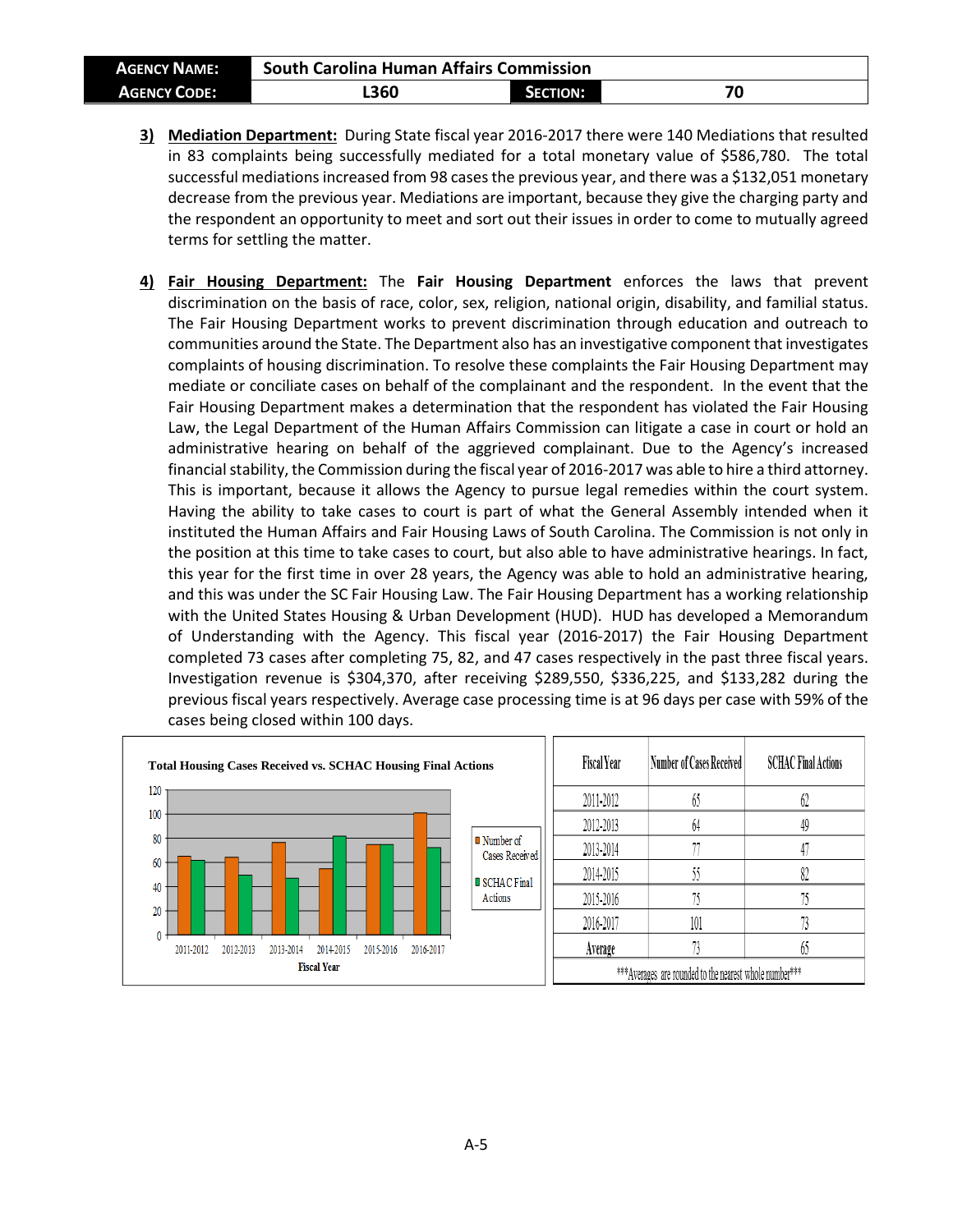| <b>AGENCY NAME:</b> | <b>South Carolina Human Affairs Commission</b> |                 |    |
|---------------------|------------------------------------------------|-----------------|----|
| <b>AGENCY CODE:</b> | 360ء                                           | <b>SECTION:</b> | 70 |

#### **B) Major Achievements in the Area of Prevention or Consultative Services:**

**The Departments for Technical Services & Training, and Community Relations** accomplished the following:

1) **Technical Services Department:** The Department successfully monitored the hiring and promotions of employees in 90 State agencies and thereby produced on February 1, 2017, the "Annual Report to the General Assembly on the Status of Equal Employment Opportunity in South Carolina State Government". The results of the report show that, while it appears that State government is making progress in the area of affirmative action where women and minorities have increased their employment representation in State employment, there continues to be under-representation of African Americans and women in the highest three pay bands of government. In order to accurately update affirmative-action reporting for all State agencies the Commission utilizes the Computerized Affirmative Action Management System (CAAMS). CAAMS allows the Agency to operate more efficiently and to gather statistics and data, which will assist agenciesin their recruitment of minorities and will allow agencies to obtain their affirmative action goals more accurately

Another significant goal obtained within Technical Services this year was again due to the advantage of having a third full-time staff person serving as an EEO Officer. With sufficient staffing the Agency reestablished holding the Annual EEO Forum. The Forum, the first one held in over seven years, brings agency heads and their EEO officers together for learning, motivation, and recognition opportunities where State agencies, initiating the best practices of Affirmative Action, are recognized for their achievements. Ten State agencies were recognized for their advancement of achieving their goals.

**2) Community Relations Department:** An important aspect of State government's efforts to prevent discrimination in South Carolina is to create and sustain Community Relations Councils (CRCs). Since its re-establishment in 2012 the Community Relations Department has maintained a working relationship with the seven existing Community Relations Councils in SC and is in the process of establishing or revitalizing other CRCs to eventually reach the goal of maintaining a CRC in each of the State's 46 counties. A CRC in each county will provide a system of local entities within the State to help prevent and resolve issues of division at a local level. A functioning CRC can prevent civil unrest with racial undertones, such as the events that occurred in Ferguson, Missouri; Baltimore, Maryland; and other cities across our United States.

During the 2016-2017 fiscal year the department sustained Community Relations Councils in 17 counties to include the following: Aiken, Allendale, Anderson, Berkeley, Beaufort, Georgetown, Greenville, Greenwood (neighborhood association), Hampton, Horry (Myrtle Beach), Jasper, Lancaster, Laurens, Lee (Enhance the Quality of Life Committee), McCormick, Richland (Greater Columbia Community Relations Council), York (Rock Hill).

In the past couple of years, the Community Relations Department has seen a need to revamp and update the process of forming a Community Relations Council, training its members and initiating constructive dialogue between citizens to resolve issues. Thus, the Commission entered into a contract with the College of Charleston to develop this procedure that will enhance the quality of community life. This new method, designed to produce constructive dialogue between citizens so that conversations can be conducted in a civil manner, was completed near the end of this fiscal year. Two Community Relations Consultants will be using an issues-management process as the central working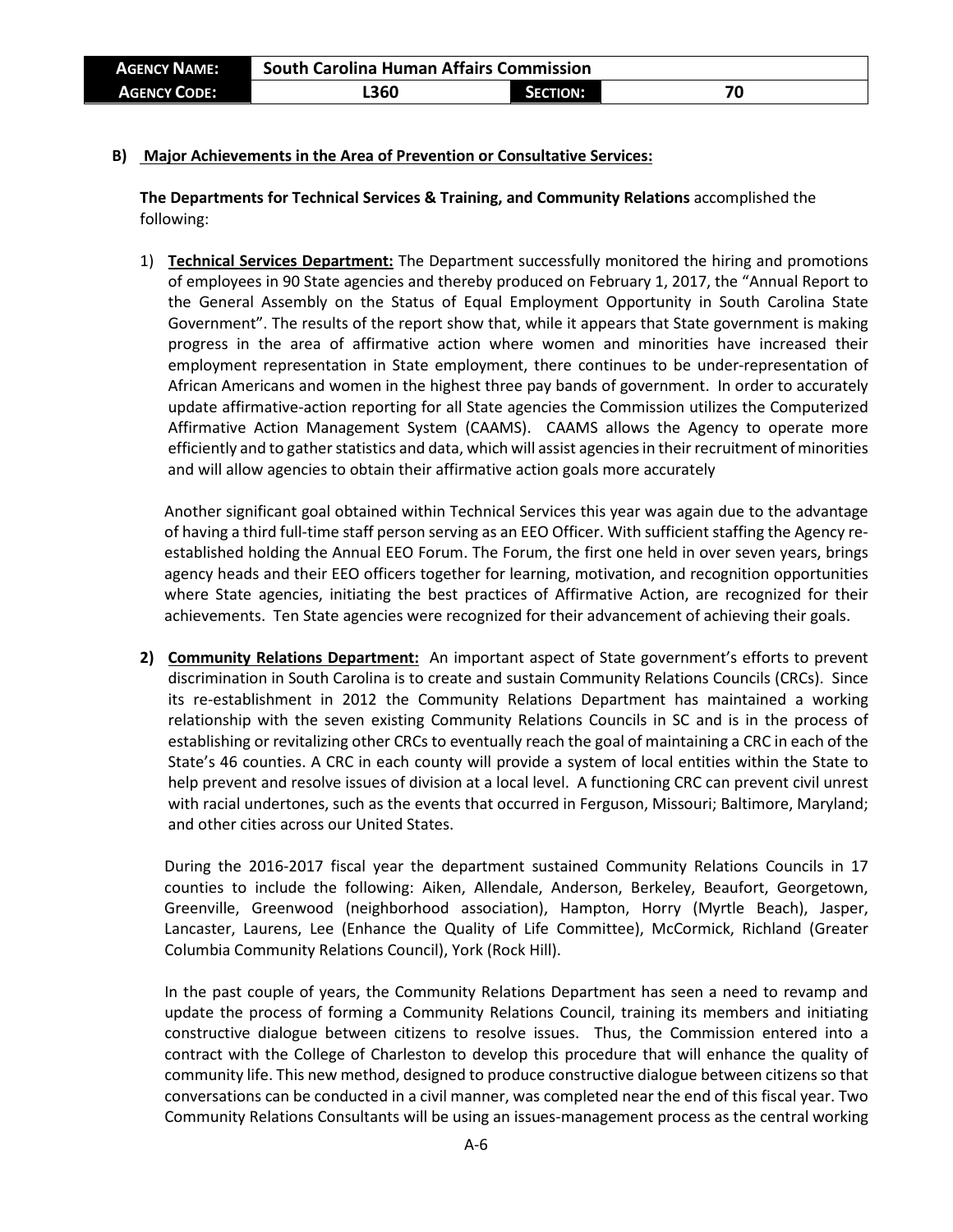| <b>AGENCY NAME:</b> | <b>South Carolina Human Affairs Commission</b> |                 |    |
|---------------------|------------------------------------------------|-----------------|----|
| <b>AGENCY CODE:</b> | L360                                           | <b>SECTION:</b> | 70 |

service delivery model for creating a council. In addition to initiating this new development process, the staff works to partner with local and State organizations in hopes to include a yearly conference of Community Relations Councils and community partners.

In addition to creating and sustaining Community Relations Councils, the Community Relations Department works in other areas to prevent and eliminate discrimination through various outreach initiatives. Some of these outreach initiatives are updating the agencies WEB page, creating monthly and quarterly newsletters, and promoting the Agency at various community and Statewide events including: A) End Racism Day, B) Mother Emanuel 9 Remembrance Day and C) Dialogue on Race Relations.

Also, the Community Relations Department is responsible for administering the **South Carolina Public Accommodations Law.** This third law administered by the Human Affairs Commission prevents discrimination in the area of citizens having access to public facilities such as restaurants, hotels, recreational parks, and others facilities. The law protects citizens on the basis of race, color, national origin, and religion. Twenty Statute 1-13-90 (e) and Public Accommodations cases were filed during the last fiscal year. Twenty-four 90 (e) cases and Public Accommodations cases were closed during FY 2016-2017.

**3) EEO Training:** Another important way to prevent and eliminate discrimination is through providing training. During the course of this past year there were 34 separate EEO training classes conducted for 13 State agencies by the Technical Services Department. The training primarily focused on prevention through educating supervisors and Human Resource personnel about EEO Laws, diversity training, and issues in employment. Approximately 721 State employees were trained in these areas during the past fiscal year.

Also, Agency personnel participated in staff development and training within the Agency on 19 occasions this past year. Training was conducted in the areas of employment and housing law.

#### **C) Major Achievements in Administration:**

In addition to the previously mentioned reporting achievements made in EEO Enforcement, Fair Housing, Community Relations, and Technical Services & Training, additional goals, strategies, and objectives obtained through the efforts of administration this past year included: 1) the consistent use of the EPMS on an annual universal date, 2) facilitation of team-building events to involve all departments, 3) monthly management meetings, where there was a review of expectations and standards, 4) increased customer awareness through media advertisements, 5) partnered with three Federal agencies in terms of carrying out the Agency's mission, and 6) administered the following: A) managed the budget, B) facilitated cooperation with audits, and C) determined priorities for the expenditure of funds to achieve Agency goals.

**Internal and External Factors Affecting the Agency's Performance:** With foresight and vision for the future, the General Assembly and Governor understand that a State which historically sanctioned discrimination must maintain a functioning State agency whose primary mission is to prevent and eliminate discrimination. State leadership also recognized that the citizens and businesses of this State would prefer for issues of discrimination to be investigated at the State level as opposed to the Federal level. Thus, State government leadership began restoring funding to the Agency in the 2011-2012 fiscal-year. At this time the Agency has appropriate staffing in the Technical Services, Employment, and Housing Departments.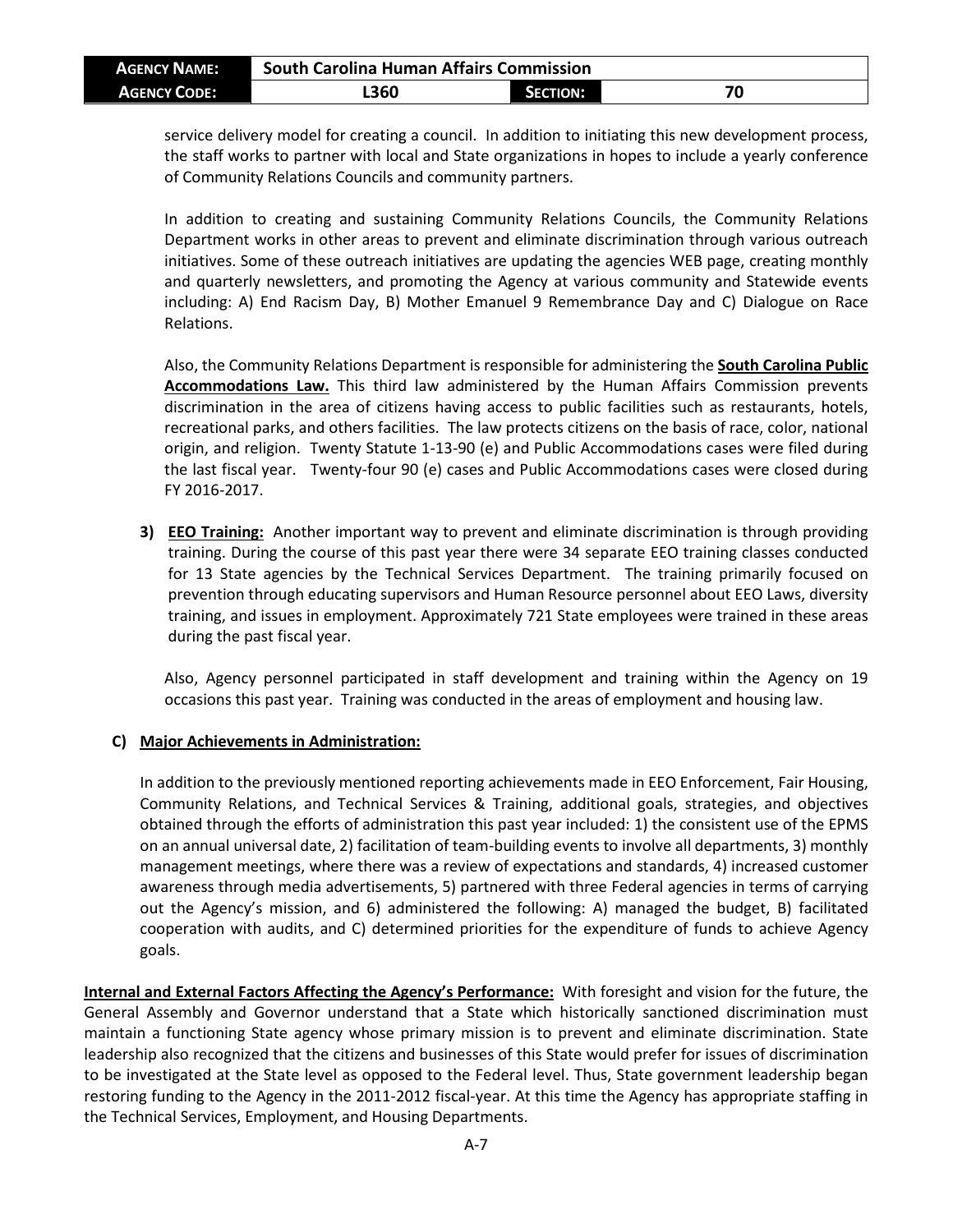| <b>AGENCY NAME:</b> | <b>South Carolina Human Affairs Commission</b> |                 |    |
|---------------------|------------------------------------------------|-----------------|----|
| <b>AGENCY CODE:</b> | L360                                           | <b>SECTION:</b> | 70 |



**Risk Assessment and Mitigation Strategies:** While each of the Agency's goals are extremely important to the mission of the Agency, if goal number (1) Preventing and Eliminating Employment Discrimination were not delivered efficiently or effectively, there would be a severe negative impact to the State of South Carolina. First, if people do not feel that they have access to employment on a fair basis due to their own human uniqueness, this perspective can cause social unrest within society. Social unrest can lead to economic and social instability, to include demonstrations and violence, resulting in more work and negatively impacting social service and law enforcement agencies. Second, the largest part of the Commission's budget other than through State government funding is received from the US Equal Employment Opportunity Commission. Should this funding ever be significantly cut, layoffs within the Agency would cause the Agency to work ineffectively and inefficiently. Again this effect could lead to long-range turmoil, evolving into creating social and economic issues within the general public. In addition, if employment discrimination laws enforced by the SC Human Affairs Commission were not operating effectively, the SC Courts system could have many more cases filed in court that were not resolved at the Agency's administrative level.

There are no other State agencies or private entities that investigate employment discrimination in South Carolina. While there is a Federal agency that does enforce employment discrimination laws, without the support of the Human Affairs Commission, the work of the EEOC would be less effective thereby, again, negatively impacting our State citizens. Also, many citizens, the General Assembly, and many political and business leaders in South Carolina prefer not to have Federal intrusion into State government affairs. Without the anti-employment discrimination work of the Human Affairs Commission, businesses and the State citizens would be working with Federal authorities.

Other than additional funding being provided to the Human Affairs Commission, some ways that the General Assembly could address this public need should this deliverable be reduced or eliminated are: A) Amend the Human Affairs Law to require that State agencies attempt to mediate every charge filed with SCHAC prior to an investigation by the Commission; B) Amend the Human Affairs Law so that the damages and relief afforded to aggrieved parties are broadened to be better aligned with other States' employment discrimination laws, as well as Federal laws administered by the EEOC.

**Continued Discussion on Internal and External Factors Affecting the Agency's Performance:** Other internal factors based on external issues that the Commission encounters related to the effectiveness of Agency operations is retention of employees due to inadequate pay and improvements needed to building facilities. New employees have been efficiently trained to be given new job skills that are also transferable to perform other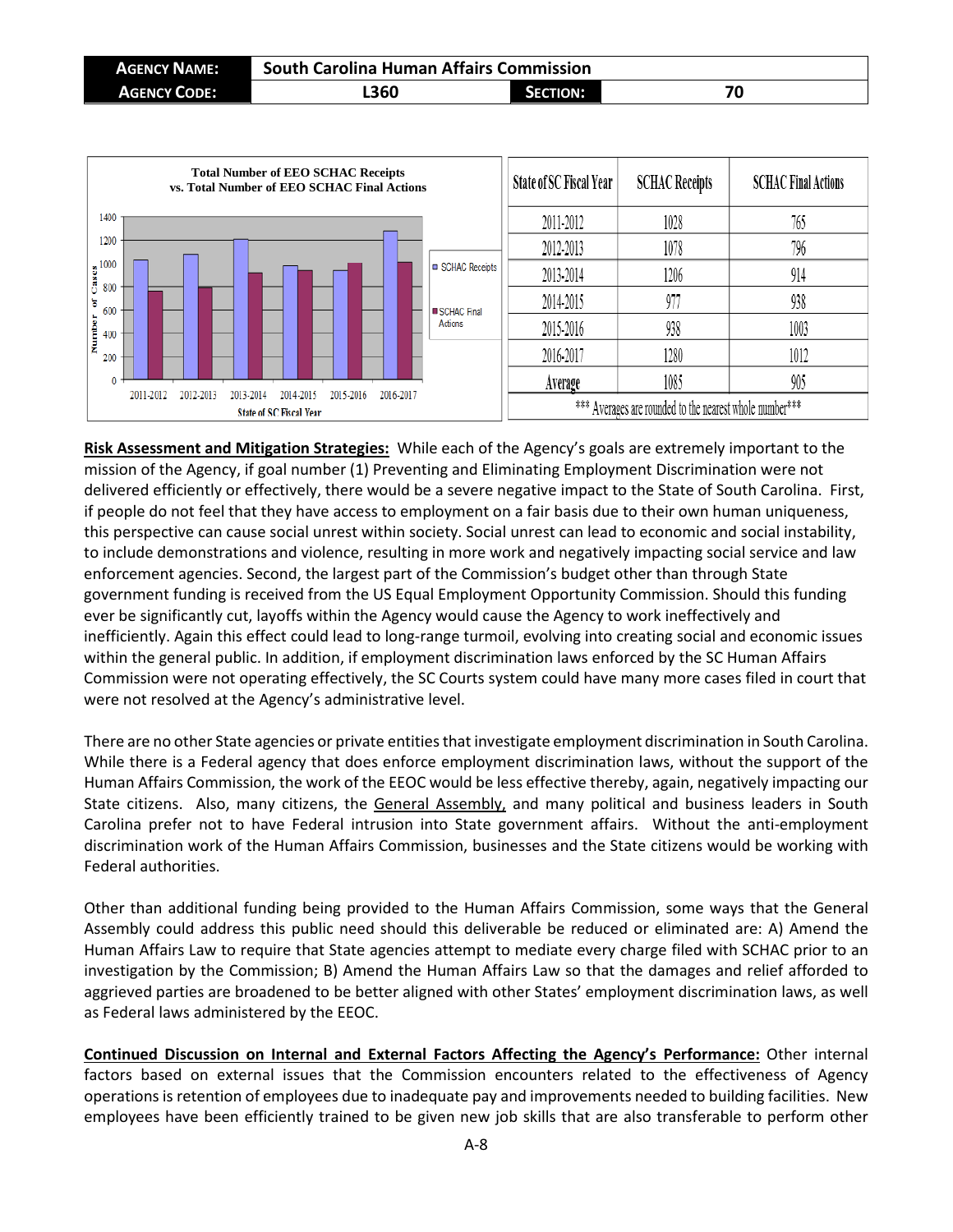| <b>AGENCY NAME:</b> | <b>South Carolina Human Affairs Commission</b> |          |    |
|---------------------|------------------------------------------------|----------|----|
| <b>AGENCY CODE:</b> | L360                                           | SECTION: | 70 |

careers within the workforce. As a result of consistent training and above-average performance, good employees are able to find higher paying positions, especially within larger State agencies. Thus, the need for additional State funds to increase employee salaries is essential. Also, the building facilities for the Agency is inadequate in terms of enough space for the number of employees needed to perform the legal mandates to fulfil the agencies mission effectively. It is estimated that 80% of the staff works in spaces less than the State requirement of 210 square feet. While the old building structure was renovated in 2013 to move Agency employees from a private facility to a State-owned facility, the building lacks basic and adequate insulation, is susceptible to a number of water leaks and needs structural remodeling in several places to provide necessary security and safety for employees.

Although there are various internal and external factors that have some minor adverse impacts on Agency operations, during this past fiscal year the dedicated Agency staff was able to successfully complete: 1) an Equal Employment Opportunity contract, 2) a Housing and Urban Development contract, 3) monitor each State agency's hiring and promotion practices, and 4) provide training to a significant number of people regarding how to prevent and eliminate discrimination. While the Agency has accomplished various successes, the Agency also must better prepare to deal with situations within the State where social and civil unrest could erupt at any given moment.

Unfortunately, the State of South Carolina is not immune to tragic incidents of racism or other forms of discrimination.

The killing of nine African Americans during a Bible study by an individual whose reported motive was to incite racial conflict brought our State to an extremely difficult moment in its history. However, with forgiving families of the victims and strong leadership from local and State leaders to promote healing, South Carolina averted a very precarious situation. As a result of State and national incidents involving social unrest, the Commission is currently implementing a new community relations process called the "Quality of Life Initiative". Through this process the Commission plans to institute an approach to train leaders in each of the State's 46 counties to enhance dialogue so that respect and civility will become a primary focus of communication in South Carolina. This new community relations initiative will identify community issues and will provide civil conversation on how to resolve concerns that will help prevent civil unrest and discrimination in our State.

This spirit to promote healing, harmony, and respect among all South Carolinians is exactly what the Governor and General Assembly were hoping to accomplish through the establishment of the South Carolina Human Affairs Commission in 1972. The mission and the work of the Human Affairs Commission have helped South Carolina to make great progress in terms of social and economic growth for many of its citizens. In fact, the economic/social transformation which the State as a whole has achieved in modern times will only continue to be successful if State government consistently prioritizes the principles on which the Human Affairs Commission was founded: the belief that all citizens, no matter how complex or different they have been created, will have the free right to employment, housing, and public accommodations, so that the American dream of "Life, Liberty and the pursuit of Happiness" may be fulfilled and people may live in harmony and with respect for one another.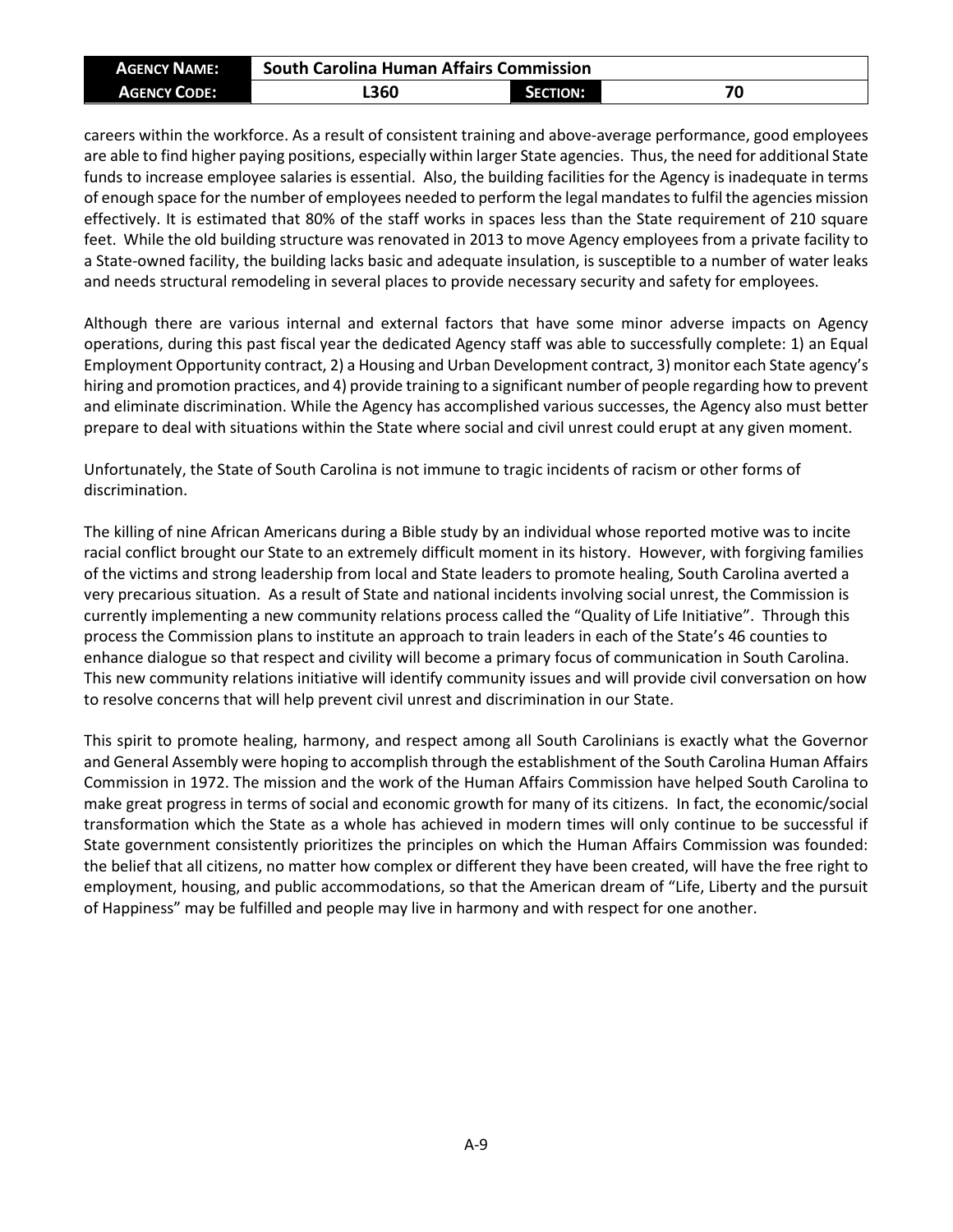| <b>Agency Name:</b> | <b>SC Human Affairs Commission</b> |          |    |  |  |  |  |  |  |
|---------------------|------------------------------------|----------|----|--|--|--|--|--|--|
|                     |                                    |          |    |  |  |  |  |  |  |
| <b>Agency Code:</b> | <b>360</b>                         | Section: | 70 |  |  |  |  |  |  |

## **Agency Name: SC Human Affairs Commission Fiscal Year 2017-2018 Accountability Report**

## **Strategic Planning Template**

| <b>Type</b>    | Goal                    | Item#<br><b>Strat</b> | <b>Object</b> | <b>Associated Enterprise Objective</b> | <b>Description</b>                                                                                    |  |                                                                                                |  |  |  |
|----------------|-------------------------|-----------------------|---------------|----------------------------------------|-------------------------------------------------------------------------------------------------------|--|------------------------------------------------------------------------------------------------|--|--|--|
| G              |                         |                       |               | <b>Government and Citizens</b>         | <b>Prevent and Eliminate Housing Discrimination</b>                                                   |  |                                                                                                |  |  |  |
| S              |                         | 1.1                   |               |                                        | Implement a process of hiring and training employment investigators                                   |  |                                                                                                |  |  |  |
| O              |                         | 1.1.1                 |               |                                        |                                                                                                       |  | Provide monthly training sessions related to Employment Law for 15 employment investigators in |  |  |  |
|                |                         |                       |               |                                        | 2017-2018                                                                                             |  |                                                                                                |  |  |  |
| O              |                         |                       | 1.1.2         |                                        | Continue a workplace mentoring program for investigators/employees during FY 2017-2018                |  |                                                                                                |  |  |  |
| <b>S</b>       | 1.2                     |                       |               |                                        | Maintain a reliable and measurable tracking system for the time it takes to process and investigate   |  |                                                                                                |  |  |  |
|                |                         |                       |               |                                        | an employment discrimination complaint                                                                |  |                                                                                                |  |  |  |
| $\overline{O}$ |                         |                       | 1.2.1         |                                        | Decrease the average amount of case processing time of 189 days to investigate a charge of            |  |                                                                                                |  |  |  |
|                |                         |                       |               |                                        | discrimination from the date of filing to 180 days by June 30, 2018                                   |  |                                                                                                |  |  |  |
| G              | $\overline{2}$          |                       |               | <b>Government and Citizens</b>         | <b>Prevent and Eliminate Employment Discrimination</b>                                                |  |                                                                                                |  |  |  |
| S              |                         | 2.1                   |               |                                        | Enhance the awareness of the Housing Division to include the awareness of the Agency in               |  |                                                                                                |  |  |  |
|                |                         |                       |               |                                        | underserved counties.                                                                                 |  |                                                                                                |  |  |  |
| 0              |                         |                       | 2.1.1         |                                        | Implement the Fair Housing Outreach Plan by January 31, 2018                                          |  |                                                                                                |  |  |  |
| S              |                         | 2.2                   |               |                                        | Implement an efficient processing system for Housing discrimination complaints                        |  |                                                                                                |  |  |  |
| 0              |                         |                       | 2.2.1         |                                        | Process 50% of all Housing cases within 100 days during FY 2017-2018                                  |  |                                                                                                |  |  |  |
| 0              |                         |                       | 2.2.2         |                                        | Conduct onsite investigations for all cases identified as problematic cases during FY 2017-2018       |  |                                                                                                |  |  |  |
| G              | $\overline{\mathbf{3}}$ |                       |               | <b>Government and Citizens</b>         | Educate citizens about the use of legal remedies to achieve justice and fairness                      |  |                                                                                                |  |  |  |
| S              |                         | 3.1                   |               |                                        | Empower the Legal and Mediation Departments with authority as provided by law                         |  |                                                                                                |  |  |  |
| 0              |                         |                       | 3.1.1         |                                        | Litigate probable cause cases that cannot be conciliated in the Fair Housing Division during FY 2017- |  |                                                                                                |  |  |  |
|                |                         |                       |               |                                        | 2018                                                                                                  |  |                                                                                                |  |  |  |
| O              |                         |                       | 3.1.2         |                                        | Hold an administrative hearing for an employment or housing case by June 30, 2018                     |  |                                                                                                |  |  |  |
| 0              |                         |                       | 3.1.3         |                                        | Mediate cases at the level of 15% during FY 2017-2018                                                 |  |                                                                                                |  |  |  |
| S              |                         | 3.2                   |               |                                        | Promote legislation to update and standardize the laws and regulations of the Commission              |  |                                                                                                |  |  |  |
| O              |                         |                       | 3.2.1         |                                        | Continue to engage and educate members of the General Assembly in proposed changes to existing        |  |                                                                                                |  |  |  |
|                |                         |                       |               |                                        | laws during FY 2017-2018                                                                              |  |                                                                                                |  |  |  |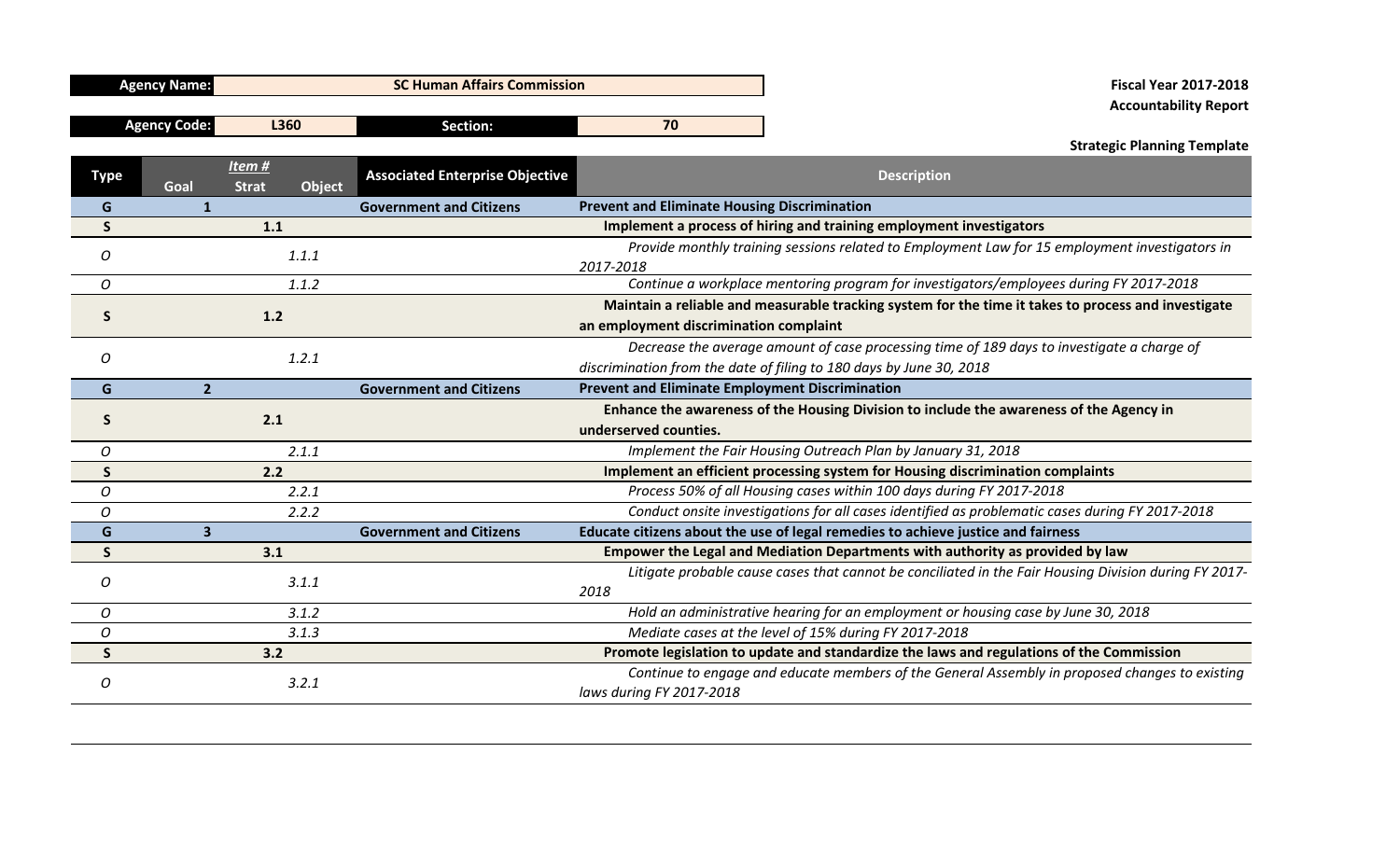|      | <b>Agency Name:</b> |                                 | <b>SC Human Affairs Commission</b> |    | <b>Fiscal Year 2017-2018</b><br><b>Accountability Report</b> |                                    |
|------|---------------------|---------------------------------|------------------------------------|----|--------------------------------------------------------------|------------------------------------|
|      | <b>Agency Code:</b> | L360                            | Section:                           | 70 |                                                              | <b>Strategic Planning Template</b> |
| Туре | Goal                | Item#<br>Object<br><b>Strat</b> | Associated Enterprise Objective    |    | <b>Description</b>                                           |                                    |

| G        |       | <b>Public Infrastructure and</b>      | Foster Culturally Sensitive and Socially Inclusive Communities Statewide                            |
|----------|-------|---------------------------------------|-----------------------------------------------------------------------------------------------------|
|          |       | <b>Economic Development</b>           |                                                                                                     |
|          | 4.1   |                                       | <b>Create and sustain existing Community Relations Councils in 46 counties</b>                      |
| 0        | 4.1.1 |                                       | Increase the number of counties with Community Relations Councils from 17 to 22 during FY 2017-     |
|          |       |                                       | 2018                                                                                                |
|          | 4.1.2 |                                       | Sustain the current leadership in existing Community Relations Councils per minimum requirement     |
| O        |       |                                       | during FY 2017-2018                                                                                 |
|          | 4.2   |                                       | Implement technology platform and external communication campaign to expand the network of          |
|          |       |                                       | <b>Community Relations Councils</b>                                                                 |
|          | 4.2.1 |                                       | Distribute an electronic newsletter devoted to Community Relations Councils on a monthly basis      |
| O        |       |                                       | during FY 2017-2018                                                                                 |
|          | 4.2.2 |                                       | Develop the Agency web page to communicate periodic updated information to all Community            |
| 0        |       |                                       | Relations Councils during FY 2017-2018                                                              |
|          | 4.3   |                                       | Promote the Quality of Life Initiative in all Community Relations Councils                          |
| $\Omega$ | 4.3.1 |                                       | Conduct Quality of Life Initiative meetings with 5 Community Relations Councils during FY 2017-     |
|          |       |                                       | 2018                                                                                                |
| G        |       | <b>Education, Training, and Human</b> | Advocate the compliance of Agency Affirmative Action Policies within all State agencies             |
|          |       | <b>Development</b>                    |                                                                                                     |
| S        | 5.1   |                                       | Partner with all State agencies to better monitor agency Affirmative Action policies                |
| O        | 5.1.1 |                                       | Conduct a computer analysis of each agency's hiring and promotion practices during FY 2017-2018     |
|          |       |                                       | Review all State agency Affirmative Action reports and provide necessary recommendations to         |
| O        | 5.1.2 |                                       | State agencies in developing and implementing non-discriminatory employment systems during FY 2017- |
|          |       |                                       | 2018                                                                                                |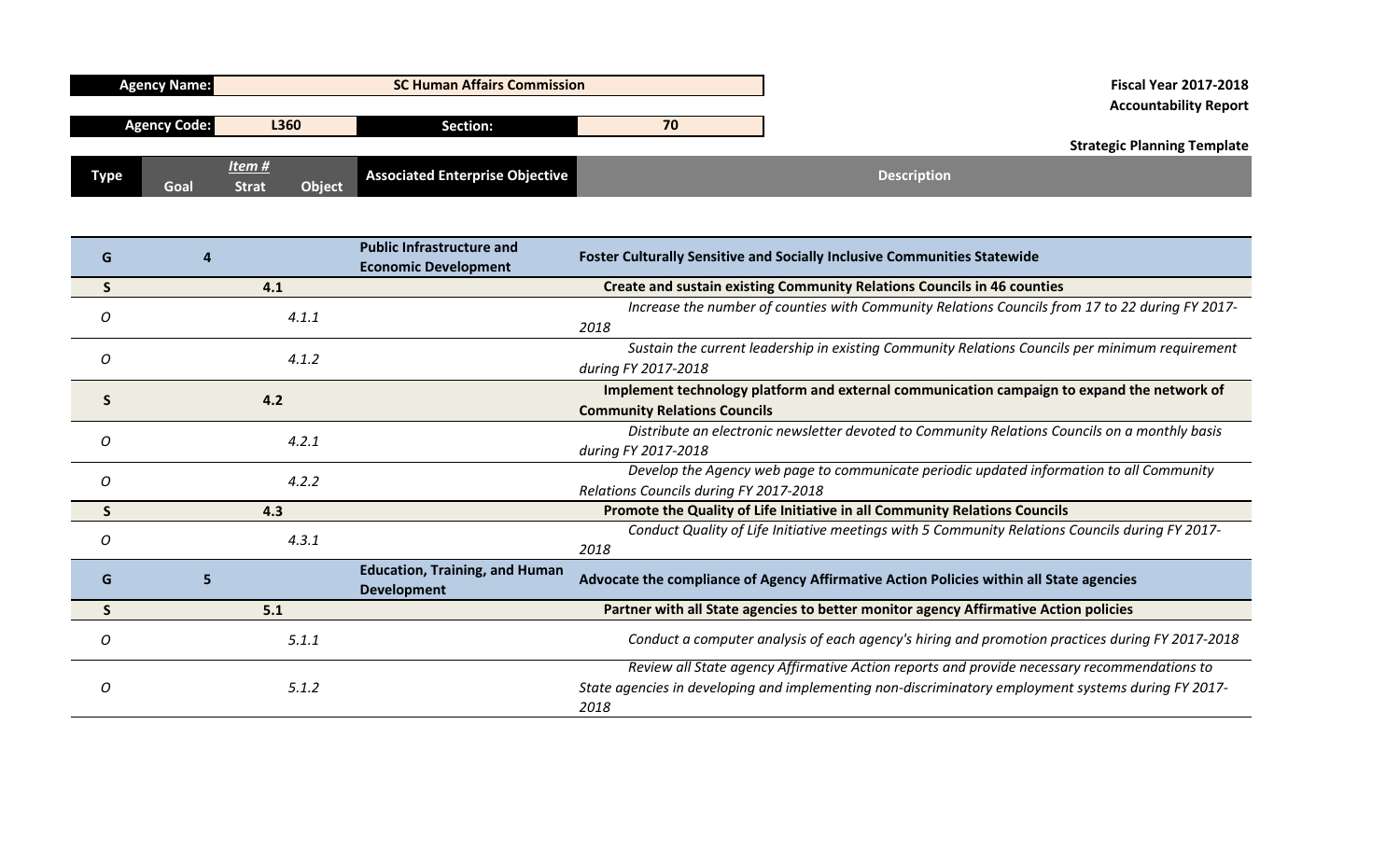|             | <b>Agency Name:</b>         |                                |               | <b>SC Human Affairs Commission</b>     |                                                                                              | <b>Fiscal Year 2017-2018</b>                                                 |  |
|-------------|-----------------------------|--------------------------------|---------------|----------------------------------------|----------------------------------------------------------------------------------------------|------------------------------------------------------------------------------|--|
|             |                             |                                |               |                                        |                                                                                              | <b>Accountability Report</b>                                                 |  |
|             | <b>Agency Code:</b><br>L360 |                                | Section:      | 70                                     |                                                                                              |                                                                              |  |
|             |                             |                                |               |                                        |                                                                                              | <b>Strategic Planning Template</b>                                           |  |
|             |                             | Item $#$                       |               | <b>Associated Enterprise Objective</b> |                                                                                              | <b>Description</b>                                                           |  |
| <b>Type</b> | Goal                        | <b>Strat</b>                   | <b>Object</b> |                                        |                                                                                              |                                                                              |  |
|             |                             | 5.2                            |               |                                        |                                                                                              | Provide Affirmative Action and Employment Law training to all State agencies |  |
|             |                             |                                |               |                                        | Provide 12 EEO Employment Law training sessions for supervisors of State agencies requesting |                                                                              |  |
| 5.2.1       |                             | assistance during FY 2017-2018 |               |                                        |                                                                                              |                                                                              |  |
|             | 5.2.2                       |                                |               |                                        | Organize one Statewide Affirmative Action Forum for all State agencies during FY 2017-1208   |                                                                              |  |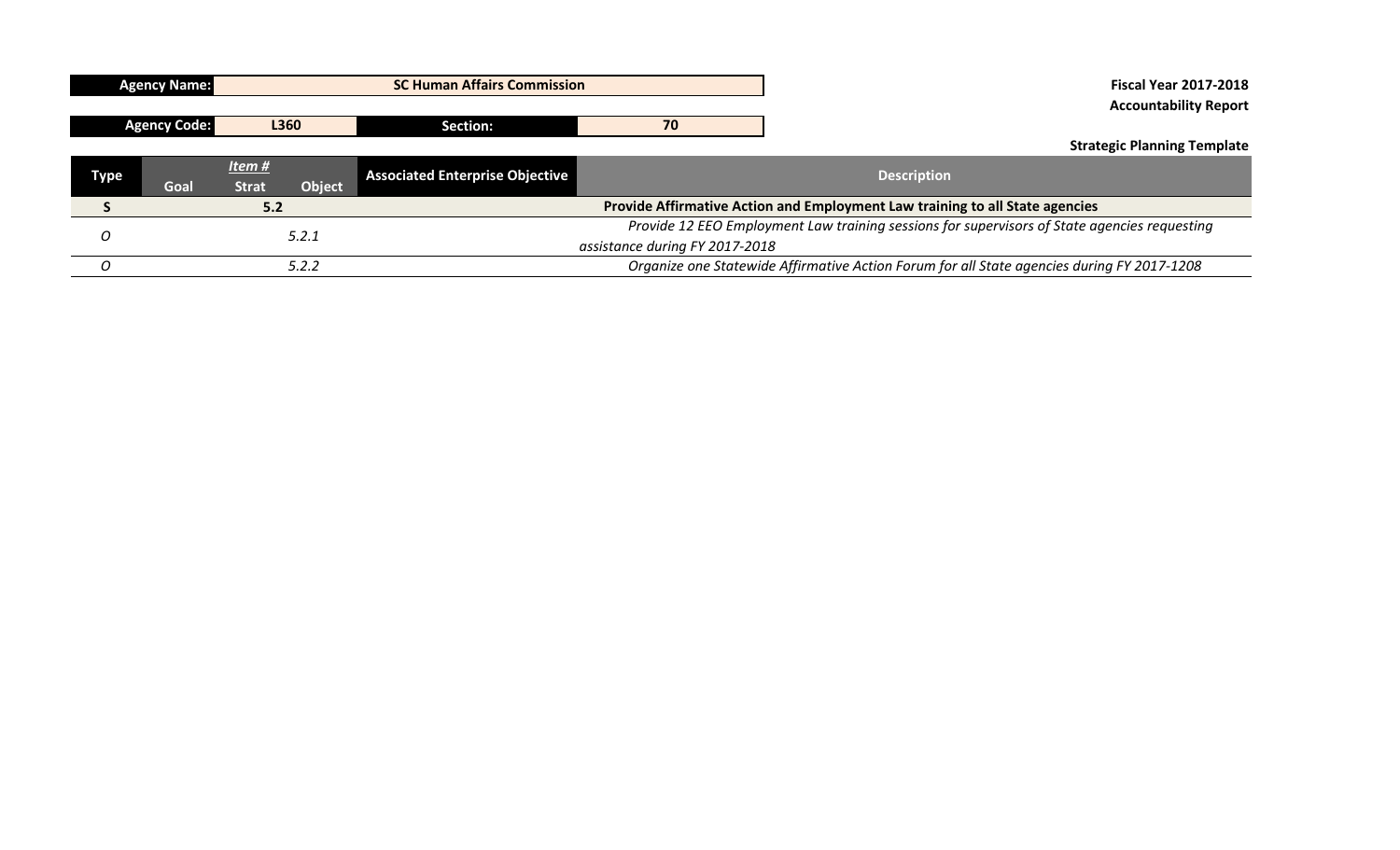| <b>Agency Name:</b>     | <b>SC Human Affairs Commission</b>                    |                   |                                |                      |                               |                                 |                              | <b>Fiscal Year 2016-2017</b><br><b>Accountability Report</b> |                                |                                                                                                       |
|-------------------------|-------------------------------------------------------|-------------------|--------------------------------|----------------------|-------------------------------|---------------------------------|------------------------------|--------------------------------------------------------------|--------------------------------|-------------------------------------------------------------------------------------------------------|
| <b>Agency Code:</b>     | L360                                                  |                   | Section:                       | 070                  |                               |                                 |                              |                                                              |                                |                                                                                                       |
| Item                    | <b>Performance Measure</b>                            | <b>Last Value</b> | <b>Current Target</b><br>Value | <b>Current Value</b> | <b>Future Target</b><br>Value | Time Applicable                 | Data Source and Availability | <b>Calculation Method</b>                                    | <b>Associated Objective(s)</b> | <b>Performance Measurement Template</b><br><b>Meaningful Use of Measure</b>                           |
| 1                       | Intake Calls and Initial Inquiries                    | 6,177             | 6,485                          | 3.666                | 3,739                         | July 1, 2016 - June<br>30, 2017 | <b>Internal Records</b>      | Monthly Report                                               | 1.1.1                          | Provides data for potential employment cases to be<br>formalized into charges                         |
| $\overline{2}$          | Intake Calls Formalized into charges                  | 672               | 900                            | 704                  | 718                           | July 1, 2016 - June<br>30, 2017 | IMS                          | <b>Monthly Report</b>                                        | 1.1.1                          | Provides data for potential employment cases to be<br>filed                                           |
| $\overline{\mathbf{3}}$ | <b>Employment Cases Received</b>                      | 938               | 1200                           | 1280                 | 1305                          | July 1, 2016 - June<br>30, 2017 | IMS                          | Monthly Report                                               | 1.1.1, 1.1.2, 1.2.1            | Provides data for potential employment cases to be<br>closed                                          |
| $\overline{4}$          | <b>Employment Cases Closed</b>                        | 1003              | 1100                           | 1012                 | 1000                          | July 1, 2016 - June<br>30, 2017 | IMS                          | Monthly Report                                               | 1.1.1, 1.1.2, 1.2.1            | Provides data for EEOC contract                                                                       |
| 5                       | <b>Employment Cases Successfully Mediated</b>         | 63                | 80                             | 83                   | 80                            | July 1, 2016 - June<br>30.2017  | IMS                          | Monthly Report                                               | 1.2.1, 3.1.3                   | Provides data for number of cases mediated                                                            |
| 6                       | <b>Funds Collected at Mediation</b>                   | 718,831           | 755,000                        | 586,780              | 755,000                       | July 1, 2016 - June<br>30, 2017 | <b>IMS</b>                   | Monthly Report                                               | 1.2.1, 3.1.3                   | Provides data for successful mediation related to<br>monetary value                                   |
| $\overline{7}$          | Employment: Monetary Value of<br>Settlements          | 1,383,000         | 1,400,000                      | 1,402,442            | 1,400,000                     | July 1, 2016 - June<br>30, 2017 | IMS                          | <b>Monthly Report</b>                                        | 1.1.1, 1.1.2, 1.2.1            | Provides data for successful resolution rates for<br>employment cases as it relates to monetary value |
| 8                       | <b>Housing Cases Received</b>                         | 75                | 85                             | 101                  | 85                            | July 1, 2016 - June<br>30, 2017 | <b>HEMS</b>                  | Monthly Report                                               | 2.1.1                          | Provides data for potential housing cases to be<br>received                                           |
| 9                       | <b>Housing Cases Closed</b>                           | 75                | 85                             | 73                   | 85                            | July 1, 2016 - June<br>30, 2017 | <b>HEMS</b>                  | Monthly Report                                               | 2.2.1, 2.2.2                   | Provides data for potential housing cases to be<br>closed                                             |
| 10                      | <b>Housing Cases Conciliated</b>                      | 26                | 30                             | 38                   | 30                            | July 1, 2016 - June<br>30, 2017 | <b>HEMS</b>                  | Monthly Report                                               | 2.2.1, 3.1.3                   | Provides data for potential housing cases to be<br>conciliated                                        |
| 11                      | Public Accommodations / 90 e Cases<br>Investigated    | 15                | 20                             | 24                   | 20                            | July 1, 2016 - June<br>30.2017  | <b>Internal Records</b>      | <b>Monthly Report</b>                                        | 3.1.3                          | Provides data for the number of cases filed &<br>investigated under the Public Accommodations Law     |
| 12                      | Community Relations Councils / Sustained &<br>Created | 17                | 22                             | 17                   | 20                            | July 1, 2016 - June<br>30, 2017 | <b>Internal Records</b>      | Monthly Report                                               | 4.1.1, 4.1.2, 4.2.1, 4.2.2     | Provides data to show Agency goal under Human<br>Affairs Law, ensuring every county in SC has a CRC   |
| 13                      | State Agency AA Plans Monitored                       | 85                | 85                             | 90                   | 90                            | July 1, 2016 - June<br>30, 2017 | CAAMS                        | <b>Monthly Report</b>                                        | 5.1.1, 5.1.2                   | Provides data number of State agencies mentored by<br>Agency as required by Human Affairs Law         |
| 14                      | Training - External                                   | 31                | 24                             | 34                   | 24                            | July 1, 2016 - June<br>30, 2017 | <b>Internal Records</b>      | <b>Monthly Report</b>                                        | 5.1.2                          | Provides data to show that various entities are being<br>trained to prevent unlawful discrimination   |
| 15                      | Training - Internal                                   | 18                | 15                             | 19                   | 12                            | July 1, 2016 - June<br>30, 2017 | <b>Internal Records</b>      | <b>Monthly Report</b>                                        | 1.1.1                          | Provides data to show employees are being properly<br>trained in the area of law, which they enforce  |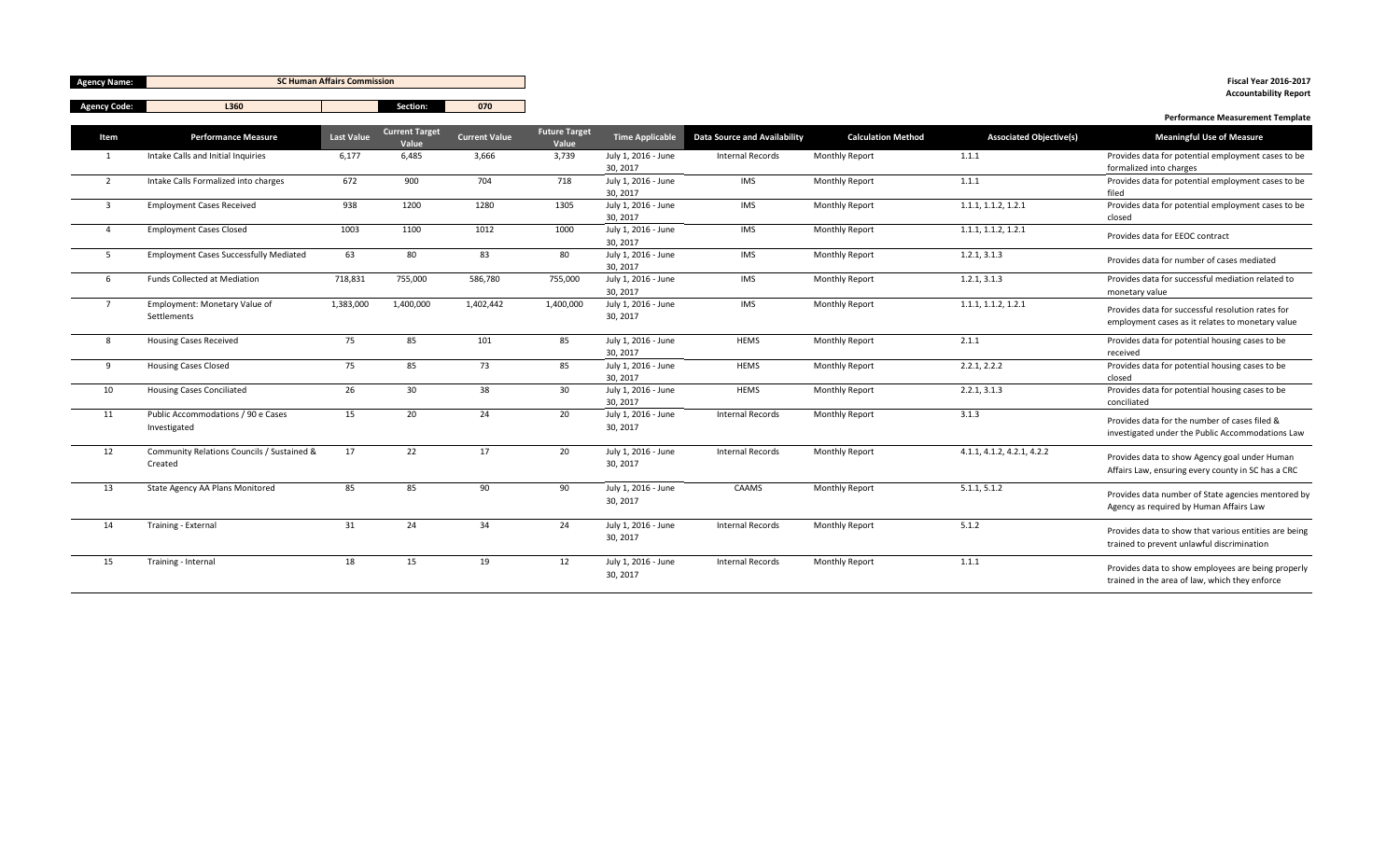| <b>Agency Name:</b>        | <b>SC Human Affairs Commission</b>                                                                    |  |              |                  |      |                                  |      |                  |                                     |            |         |                  |     |             |  | <b>Fiscal Year 2016-2017</b>   |                                             |
|----------------------------|-------------------------------------------------------------------------------------------------------|--|--------------|------------------|------|----------------------------------|------|------------------|-------------------------------------|------------|---------|------------------|-----|-------------|--|--------------------------------|---------------------------------------------|
|                            |                                                                                                       |  |              |                  |      |                                  |      |                  |                                     |            |         |                  |     |             |  |                                | <b>Accountability Report</b>                |
| <b>Agency Code:</b>        | L360                                                                                                  |  | Section:     | 070              |      |                                  |      |                  |                                     |            |         |                  |     |             |  |                                |                                             |
|                            |                                                                                                       |  |              |                  |      |                                  |      |                  |                                     |            |         |                  |     |             |  |                                | <b>Program Template</b>                     |
| Program/Title              |                                                                                                       |  |              |                  |      | FY 2016-17 Expenditures (Actual) |      |                  | FY 2017-18 Expenditures (Projected) |            |         |                  |     |             |  | <b>Associated Objective(s)</b> |                                             |
|                            | <b>Purpose</b>                                                                                        |  | General      | Other<br>Federal |      | <b>TOTAL</b>                     |      | Other<br>General |                                     |            | Federal | <b>TOTAL</b>     |     |             |  |                                |                                             |
| I. Administration          | To provide administrative direction, control,<br>and support for the Agency                           |  | 726,448 \$   | $\sim$ 10 $\sim$ | -S   |                                  | $-S$ | $726,448$ \$     |                                     | 784,369 \$ |         | $\sim$ 100 $\mu$ | -\$ | $\sim$      |  |                                | 784,369 3.1.1, 3.1.2, 3.1.3, 3.2.1          |
|                            |                                                                                                       |  |              |                  |      |                                  |      | $\sim$           |                                     |            |         |                  |     |             |  | $\sim$                         |                                             |
|                            |                                                                                                       |  |              |                  |      |                                  |      | $\sim$ $-$       |                                     |            |         |                  |     |             |  | $\sim$                         |                                             |
|                            | To provide technical services, training, and                                                          |  |              |                  |      |                                  |      |                  |                                     |            |         |                  |     |             |  |                                | 4.1.1, 4.1.2, 4.2.1, 4.2.2,                 |
| II. Consultative Services  | equal opportunity, community relations, and $\oint$                                                   |  | $233,103$ \$ |                  | $-5$ |                                  | - S  | $233,103$ \$     |                                     | 281,880 \$ |         | $-5$             |     | $\sim$      |  |                                | 281,880 4.3.1, 5.1.1, 5.1.2, 5.2.1,         |
|                            | consulting services                                                                                   |  |              |                  |      |                                  |      |                  |                                     |            |         |                  |     |             |  |                                | 5.2.2                                       |
|                            |                                                                                                       |  |              |                  |      |                                  |      | $\sim$           |                                     |            |         |                  |     |             |  | $\sim$                         |                                             |
|                            |                                                                                                       |  |              |                  |      |                                  |      | $\sim$ $-$       |                                     |            |         |                  |     |             |  | $\sim$                         |                                             |
| III. Compliance Programs   | To enforce State laws prohibiting<br>employment, housing, and public<br>accommodations discrimination |  | 844,962 \$   | 447,985 \$       |      | $251,108$ \$                     |      | $1,544,055$ \$   |                                     | 783,419 \$ |         | 443,580 \$       |     | 296,437 \$  |  | 1,523,436                      | 1.1.1, 1.1.2, 1.2.1, 2.1.1,<br>2.2.1, 2.2.2 |
|                            |                                                                                                       |  |              |                  |      |                                  |      | $\sim$           |                                     |            |         |                  |     |             |  | $\sim$                         |                                             |
|                            |                                                                                                       |  |              |                  |      |                                  |      | $\sim$           |                                     |            |         |                  |     |             |  | $\sim$                         |                                             |
| IV. Employer Contributions |                                                                                                       |  | 457,352 \$   | $113,773$ \$     |      | $50,493$ \$                      |      | $621,617$ \$     |                                     | 476,279 \$ |         | $113,718$ \$     |     | $67,589$ \$ |  | 657,586                        |                                             |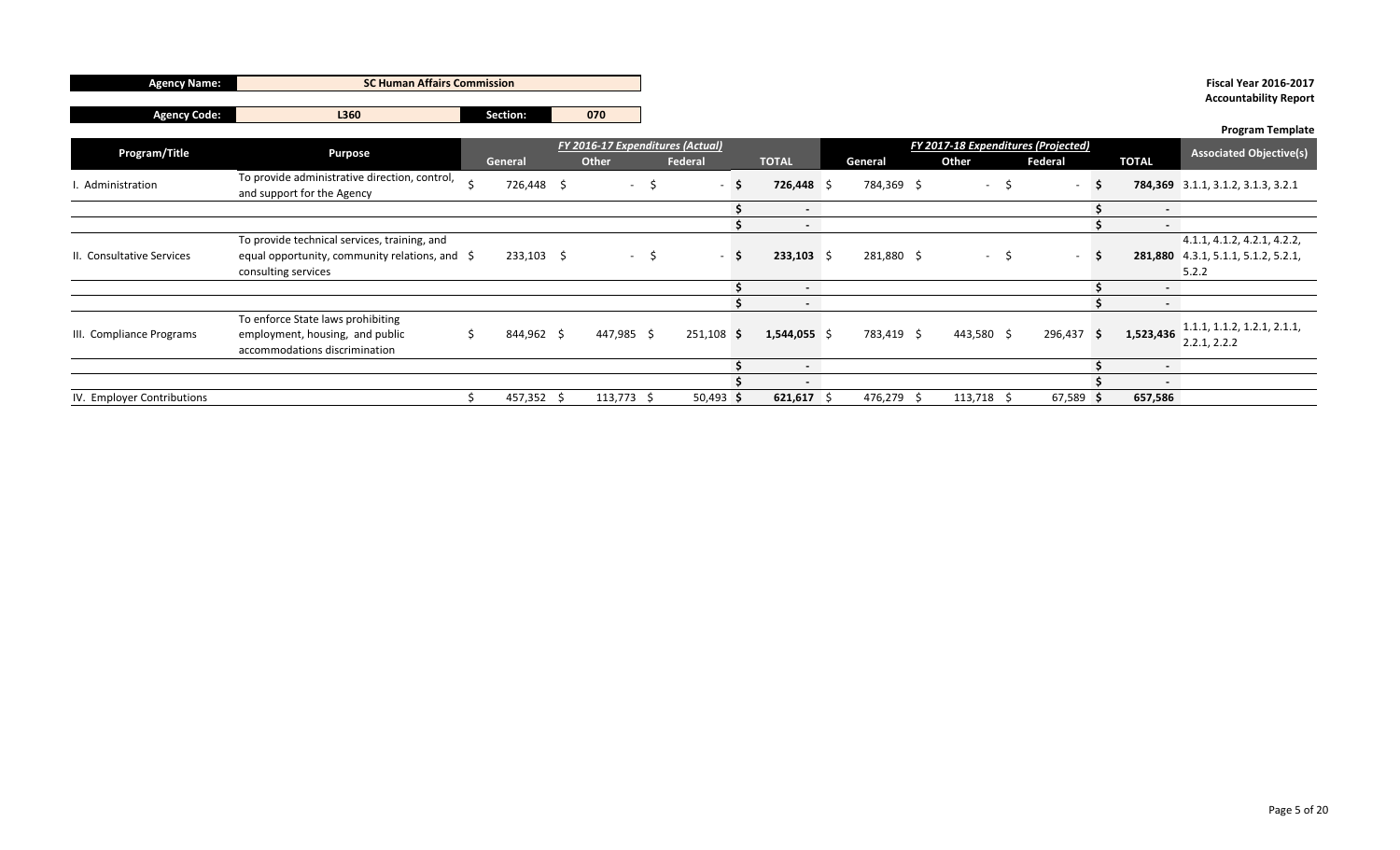| <b>Agency Name:</b> | <b>SC Human Affairs Commission</b>                                      |                     |                    |                                                                                                                                                                                                                                                                                                                                                                                                                                                                                                                                                                                                                                                                                                                                                                                                                                                                                                                                                                                                                                                                                                                                                                                                                                                                                                                  |                                                                                | <b>Fiscal Year 2016-2017</b>                                                                                                              |
|---------------------|-------------------------------------------------------------------------|---------------------|--------------------|------------------------------------------------------------------------------------------------------------------------------------------------------------------------------------------------------------------------------------------------------------------------------------------------------------------------------------------------------------------------------------------------------------------------------------------------------------------------------------------------------------------------------------------------------------------------------------------------------------------------------------------------------------------------------------------------------------------------------------------------------------------------------------------------------------------------------------------------------------------------------------------------------------------------------------------------------------------------------------------------------------------------------------------------------------------------------------------------------------------------------------------------------------------------------------------------------------------------------------------------------------------------------------------------------------------|--------------------------------------------------------------------------------|-------------------------------------------------------------------------------------------------------------------------------------------|
| <b>Agency Code:</b> | L360                                                                    | Section:            | 070                |                                                                                                                                                                                                                                                                                                                                                                                                                                                                                                                                                                                                                                                                                                                                                                                                                                                                                                                                                                                                                                                                                                                                                                                                                                                                                                                  |                                                                                | <b>Accountability Report</b>                                                                                                              |
| Item#               | <b>Law Number</b>                                                       | <b>Jurisdiction</b> | <b>Type of Law</b> | <b>Statutory Requirement and/or Authority Granted</b>                                                                                                                                                                                                                                                                                                                                                                                                                                                                                                                                                                                                                                                                                                                                                                                                                                                                                                                                                                                                                                                                                                                                                                                                                                                            | Does this law specify who<br>(customer) the agency must or<br>may serve? (Y/N) | <b>Legal Standards Template</b><br>Does the law specify a<br>deliverable (product or<br>service) the agency must or<br>may provide? (Y/N) |
|                     | 1-13-20. Declaration of policy.                                         | <b>State</b>        | Statute            | Establishes that discrimination is unlawful and declares that the Agency was created by<br>the General Assembly to promote harmony, and eliminate and prevent discrimination<br>on the basis of race, religion, color, sex, age, national origin, or disability.                                                                                                                                                                                                                                                                                                                                                                                                                                                                                                                                                                                                                                                                                                                                                                                                                                                                                                                                                                                                                                                 | N <sub>0</sub>                                                                 | N <sub>o</sub>                                                                                                                            |
| 2                   | 1-13-30. Definitions.                                                   | State               | <b>Statute</b>     | Provides definitions for terms within the Human Affairs Law, which help to establish<br>the jurisdiction of and guidance to the Agency.                                                                                                                                                                                                                                                                                                                                                                                                                                                                                                                                                                                                                                                                                                                                                                                                                                                                                                                                                                                                                                                                                                                                                                          | No                                                                             | <b>No</b>                                                                                                                                 |
| $\mathcal{L}$       | 1 - 13 - 40. Creation of South Carolina<br>Commission on Human Affairs. | State               | Statute            | Establishes the Commission (Board) and provides guidance on members who may be<br>selected for the Board, and the appropriate methods of voting.                                                                                                                                                                                                                                                                                                                                                                                                                                                                                                                                                                                                                                                                                                                                                                                                                                                                                                                                                                                                                                                                                                                                                                 | Yes                                                                            | Yes                                                                                                                                       |
|                     | 1-13-50. Commissioner and personnel.                                    | <b>State</b>        | Statute            | Guides the Commission Board on selection of an Agency Head and additional staff.                                                                                                                                                                                                                                                                                                                                                                                                                                                                                                                                                                                                                                                                                                                                                                                                                                                                                                                                                                                                                                                                                                                                                                                                                                 | N <sub>0</sub>                                                                 | No                                                                                                                                        |
| 5                   | 1-13-60. Duties of chairman and vice-<br>chairman.                      | <b>State</b>        | <b>Statute</b>     | Commands the Chairman to act as the presiding officer at meetings of the Commission<br>and states that he shall promote the orderly transaction of its business.                                                                                                                                                                                                                                                                                                                                                                                                                                                                                                                                                                                                                                                                                                                                                                                                                                                                                                                                                                                                                                                                                                                                                 | No                                                                             | No                                                                                                                                        |
| 6                   | 1-13-70. Powers of Commission.                                          | <b>State</b>        | <b>Statute</b>     | Explains the Commission's powers, including (1) the ability to maintain an office or<br>offices; (2) the ability to adopt bylaws; (3) the authority to promulgate regulations<br>related to the chapter; (4) the authority to formulate policies to effectuate the purposes<br>of this chapter and to make recommendations to appropriate parties in furtherance of<br>such policies; (5) the ability to obtain and utilize upon request the services of all<br>governmental departments and agencies; (6) the ability to create or recognize<br>community councils to promote the Agency's mission; (7) the ability to work with the<br>EEOC and accept reimbursement from it; (8) the ability to investigate charges of<br>discrimination; (9) the ability to hold hearings following an investigation; and (10) the<br>ability to petition for an order of a court of competent jurisdiction requiring compliance<br>with an order issued by the Commission pursuant to the procedure set forth in item (16)<br>of subsection (c) of Section 1-13-90; (11) the ability to accept grants, bequests, or<br>donations; (12) and the ability to institute proceedings in a court of competent<br>jurisdiction, for cause shown, to prevent or restrain any person from violating any<br>provision of the chapter. | Yes                                                                            | Yes                                                                                                                                       |
|                     | 1-13-80. Unlawful employment practices;<br>exceptions.                  | State               | Statute            | Establishes various unlawful employment practices, which the Commission has the<br>power to investigate, and exceptions thereto.                                                                                                                                                                                                                                                                                                                                                                                                                                                                                                                                                                                                                                                                                                                                                                                                                                                                                                                                                                                                                                                                                                                                                                                 | <b>No</b>                                                                      | No                                                                                                                                        |
| 8                   | 1-13-85. Medical examinations and<br>inquiries.                         | <b>State</b>        | Statute            | Establishes various unlawful employment practices related to medical inquiries and<br>examinations which the Commission has the power to investigate.                                                                                                                                                                                                                                                                                                                                                                                                                                                                                                                                                                                                                                                                                                                                                                                                                                                                                                                                                                                                                                                                                                                                                            | No                                                                             | N <sub>o</sub>                                                                                                                            |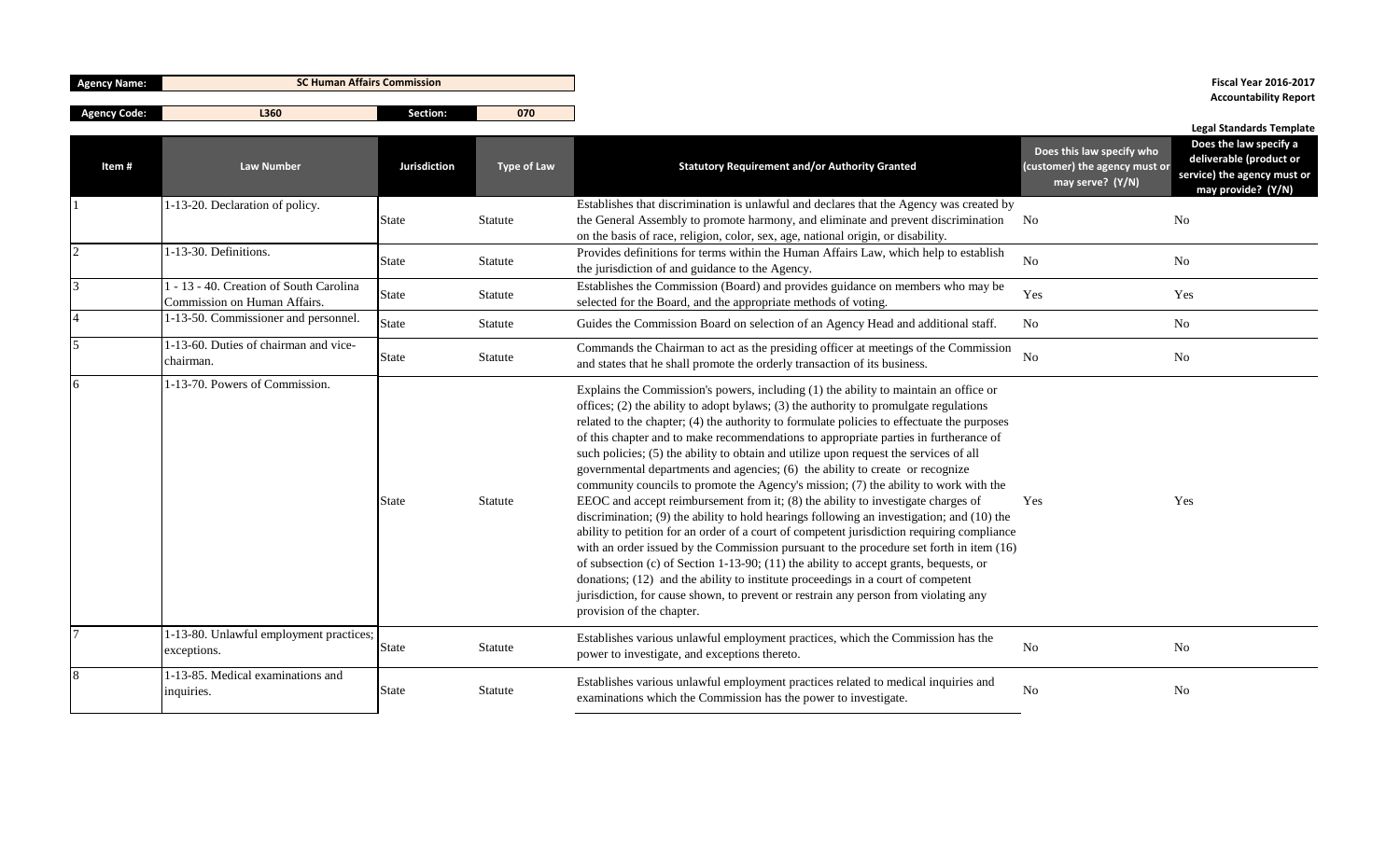| Hearings and Orders.                                                                                               | <b>State</b>                         | <b>Statute</b> | and investigate the same. This section establishes the subpoena power of the Agency<br>regarding any complaint filed against a State agency or any other jurisdictional<br>employer, labor organization, or employment agency. Empowers the Agency to<br>conciliate a charge of discrimination. Provides processes and timelines for when parties<br>shall respond to requests for information from the Agency. Establishes the procedures<br>for holding hearings following the investigation process in employment matters filed<br>against a State agency when a reasonable cause determination is issued. Requires that<br>the Chairman designate a panel to hear the matter pursuant to the unlawful practices in Yes<br>Section 1-13-80 or 1-13-85, and based on the practices found in the Administrative<br>Procedures Act of South Carolina. An Order must be issued from the Panel following<br>the conclusion of the hearing, either finding in favor of the complaining party and<br>awarding damages or injunctive relief, or dismissing the matter pending against the<br>respondent state agency. This section further establishes the Commission's right to<br>bring an action in circuit court for discriminatory employment practices. The law also<br>provides recourse for a complainant who is issued a notice of right to sue following the<br>dismissal of a charge. | Yes                                                                                                                                                                                         |
|--------------------------------------------------------------------------------------------------------------------|--------------------------------------|----------------|---------------------------------------------------------------------------------------------------------------------------------------------------------------------------------------------------------------------------------------------------------------------------------------------------------------------------------------------------------------------------------------------------------------------------------------------------------------------------------------------------------------------------------------------------------------------------------------------------------------------------------------------------------------------------------------------------------------------------------------------------------------------------------------------------------------------------------------------------------------------------------------------------------------------------------------------------------------------------------------------------------------------------------------------------------------------------------------------------------------------------------------------------------------------------------------------------------------------------------------------------------------------------------------------------------------------------------------------------------------------------------------------|---------------------------------------------------------------------------------------------------------------------------------------------------------------------------------------------|
| 1-13-100. Construction and Application<br>of Chapter.                                                              | <b>State</b>                         | Statute        | Limits the construction and application of the Human Affairs Law to those things which<br>violate the law per section S.C. Code Ann. § 1-13-90; that violate Title VII of the Civil<br>Rights Act of 1964, as amended, 42 U.S.C. Section 2000e et seq.; that violate the Age<br><b>No</b><br>Discrimination in Employment Act of 1967, as amended, 29 U.S.C. Section 621 et<br>seq.; or that violate the Americans with Disabilities Act of 1990, as amended, Public<br>Law 101-336.                                                                                                                                                                                                                                                                                                                                                                                                                                                                                                                                                                                                                                                                                                                                                                                                                                                                                                        | No                                                                                                                                                                                          |
| 1-13-110. Affirmative Action Plans by<br>State Agencies; Approval by<br>Commission; Action by General<br>Assembly. | <b>State</b>                         | Statute        | Requires that each State agency shall develop an Affirmative Action Plan to assure<br>equitable employment for members of minorities and shall present the plans to the<br>Agency on or by February 1 of each year. The Commission reports to the Department of Yes<br>Administration if a State agency has not satisfactorily complied with meeting its<br>Affirmative Action goals.                                                                                                                                                                                                                                                                                                                                                                                                                                                                                                                                                                                                                                                                                                                                                                                                                                                                                                                                                                                                       | Yes                                                                                                                                                                                         |
| 65-1 Definitions.                                                                                                  | <b>State</b>                         | Regulation     | establish the jurisdiction of and guidance to the Agency.                                                                                                                                                                                                                                                                                                                                                                                                                                                                                                                                                                                                                                                                                                                                                                                                                                                                                                                                                                                                                                                                                                                                                                                                                                                                                                                                   | $\rm No$                                                                                                                                                                                    |
| 65-2 Complaint.                                                                                                    | <b>State</b>                         | Regulation     | Governs the requirements for the Agency's acceptance and retention of formal<br>complaints of discrimination under the Human Affairs Law. Provides for circumstances Yes<br>in which a complaint may be amended and further guides the Agency on when a<br>complaint should be dismissed.                                                                                                                                                                                                                                                                                                                                                                                                                                                                                                                                                                                                                                                                                                                                                                                                                                                                                                                                                                                                                                                                                                   | Yes                                                                                                                                                                                         |
| 65-3. Investigation and Production of<br>Evidence                                                                  | <b>State</b>                         | Regulation     | Provides structure to the investigation process and identifies responsibilities of the<br>investigator, Commission members, and other staff. Explains the steps required prior to<br>Agency enforcement of a subpoena. Provides clarity on the Administrative Hearing<br>Yes<br>process. Explains the confidential nature of the file and gives guidance to the Agency<br>regarding the production of file contents when requested by parties to the investigation<br>or others.                                                                                                                                                                                                                                                                                                                                                                                                                                                                                                                                                                                                                                                                                                                                                                                                                                                                                                            | Yes                                                                                                                                                                                         |
|                                                                                                                    | 1-13-90. Complaints, Investigations, |                |                                                                                                                                                                                                                                                                                                                                                                                                                                                                                                                                                                                                                                                                                                                                                                                                                                                                                                                                                                                                                                                                                                                                                                                                                                                                                                                                                                                             | Establishes the means by which the Commission may accept charges of discrimination<br>Provides definitions for terms within the Human Affairs Law regulations, which help to $_{\text{No}}$ |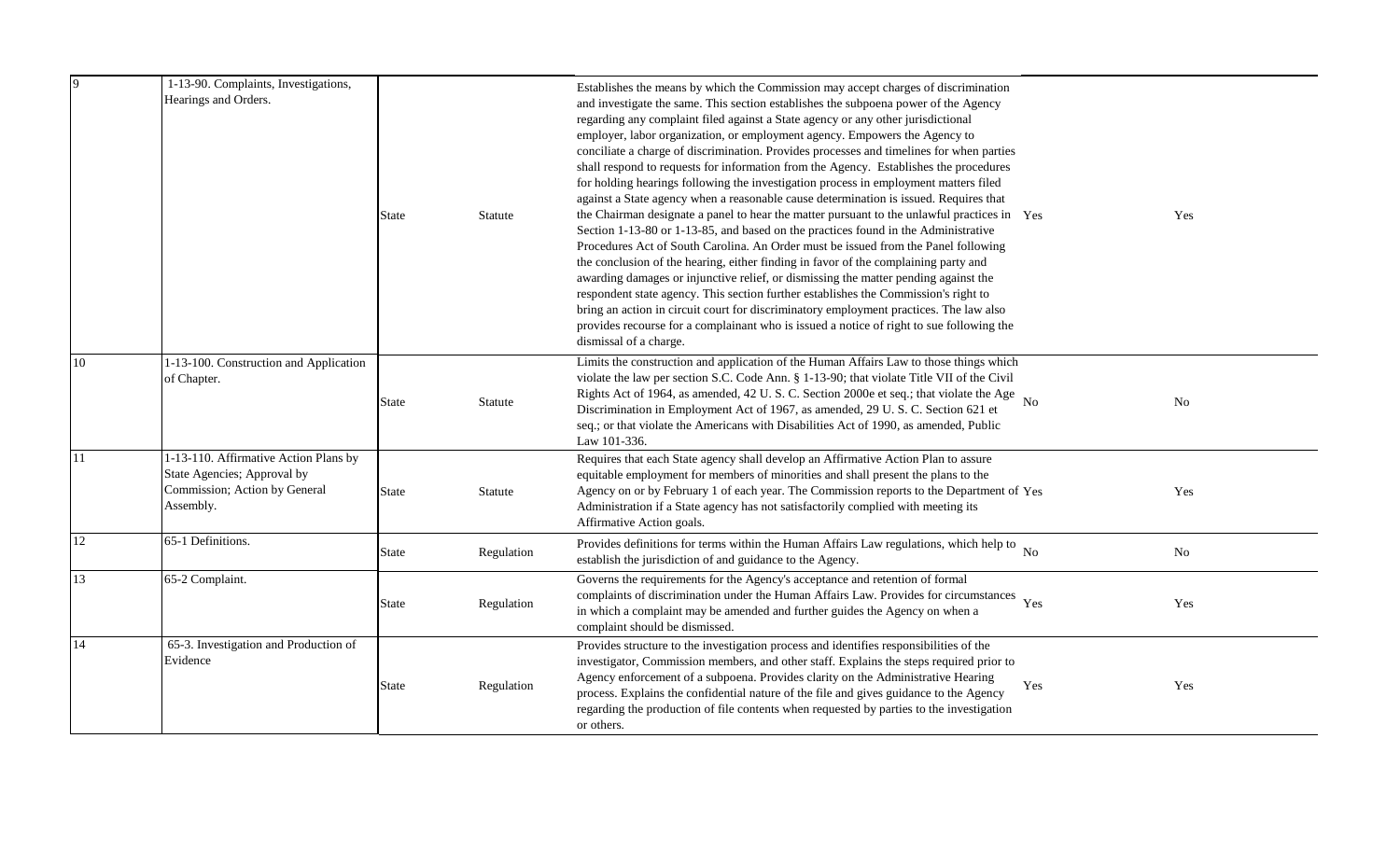| 15     | 65-4 Preliminary or Temporary Relief.                                                                      | State        | Regulation | Grants the Agency authority to apply to a court of competent jurisdiction, seeking<br>injunctive relief regarding a pending complaint with the Agency, pursuant to 1-13-<br>$70(s)$ .                                                                                                                                                                                   | No             | Yes            |
|--------|------------------------------------------------------------------------------------------------------------|--------------|------------|-------------------------------------------------------------------------------------------------------------------------------------------------------------------------------------------------------------------------------------------------------------------------------------------------------------------------------------------------------------------------|----------------|----------------|
| 16     | 65-5 Conference, Conciliation and<br>Persuasion.                                                           | State        | Regulation | Explains the processes related to conciliation and settlement during the investigation, or Yes<br>after. Requires that those attempts at conciliation be kept confidential by the Agency.                                                                                                                                                                               |                | Yes            |
| 17     | 65-6 Reasonable Cause Determination:<br>Procedure and Authority.                                           | <b>State</b> | Regulation | Requires that the Agency submit a reasonable cause determination and notify the parties<br>of the same, if based on evidence obtained by the Commission, the Agency believes<br>that an unlawful employment practice has occurred or is occurring, and provided<br>conciliation efforts have failed.                                                                    | Yes            | Yes            |
| 18     | 65-7 Reconsideration of Order of<br>Dismissal or Order to Initiate Suit.                                   | State        | Regulation | Establishes the Commission's duty to provide an opportunity of reconsideration of a<br>matter where applicable.                                                                                                                                                                                                                                                         | Yes            | Yes            |
| 19     | 65-8 Procedure for Hearing as Provided<br>by Section 1-13-90 $(c)$ of the Act.                             | <b>State</b> | Regulation | Establishes the procedures for holding an Administrative Hearing, and issuing an<br>Order, in any case where a reasonable cause determination has been issued against a<br>State agency for violation of the Human Affairs Law.                                                                                                                                         | Yes            | Yes            |
| 20     | $65-9$ Procedure for the Institution of Civil<br>Actions as Provided in Section 1-13-<br>90(d) of the Act. | State        | Regulation | Establishes the procedures for the Agency to institute a civil action in any case where a<br>reasonable cause determination has been issued against an employer that is not a State<br>agency for violating the Human Affairs Law. Alternatively, authorizes the Complaining<br>Party to file civil action following the Agency's issuance of a notice of right to sue. | Yes            | Yes            |
| 21     | 65-10 Certification.                                                                                       | State        | Regulation | Authorizes and empowers the Chairman or Agency Head to certify documents or<br>records of the Commission.                                                                                                                                                                                                                                                               | No             | No             |
| $22\,$ | 65-11 Availability of Rules.                                                                               | <b>State</b> | Regulation | Establishes that the Agency should have the rules and regulations available to the<br>public at its office.                                                                                                                                                                                                                                                             | Yes            | Yes            |
| 23     | 65-12 Construction of Rules and<br>Pleadings.                                                              | <b>State</b> | Regulation | Explains that the regulations shall be constructed liberally to effectuate the purposes of<br>the Human Affairs Law of South Carolina.                                                                                                                                                                                                                                  | N <sub>o</sub> | No             |
| 24     | 65-13 General Investigations.                                                                              | <b>State</b> | Regulation | Establishes that the Agency may, in its discretion, conduct general investigations of<br>discrimination.                                                                                                                                                                                                                                                                | No             | No             |
| 25     | 65-20 Submission of Equal Employment<br>Opportunity Reports.                                               | <b>State</b> | Regulation | Requires that all State agencies submit Equal Employment Opportunity Reports to the<br>Agency. Requires supplements to each report on a regular basis and when specifically No<br>requested by the Human Affairs Commission.                                                                                                                                            |                | No             |
| 26     | 65-21 Equal Employment Officer to be<br>Designated.                                                        | <b>State</b> | Regulation | Requires that every State agency head designate an Equal Employment Officer for<br>preparing reports and communicating with the Human Affairs Commission regarding<br>the Equal Employment Opportunity Report.                                                                                                                                                          | N <sub>0</sub> | No             |
| 27     | 65-23 Preservation of Records in Event<br>of Charge of Discrimination.                                     | <b>State</b> | Regulation | Requires that a State agency preserve all personnel records relevant to a pending charge<br>or action under the Human Affairs Law until final disposition of the charge or the<br>action.                                                                                                                                                                               | No             | No             |
| 28     | 65-24 Notices to be Posted.                                                                                | State        | Regulation | Requires that State agencies post notices in their buildings for the benefit of their<br>employees, and the notices will be prepared by the Human Affairs Commission setting<br>forth excerpts from and summaries of pertinent provisions of the Human Affairs Law,<br>and information pertinent to the filing of a complaint.                                          | Yes            | Yes            |
| 29     | 65-30 Guidelines Established.                                                                              | <b>State</b> | Regulation | Expounds upon the types of unlawful treatment in S.C. Code Ann. § 1-13-80(a) based<br>on an employee's pregnancy, maternity leave, childbirth, or temporary disability.                                                                                                                                                                                                 | N <sub>0</sub> | N <sub>o</sub> |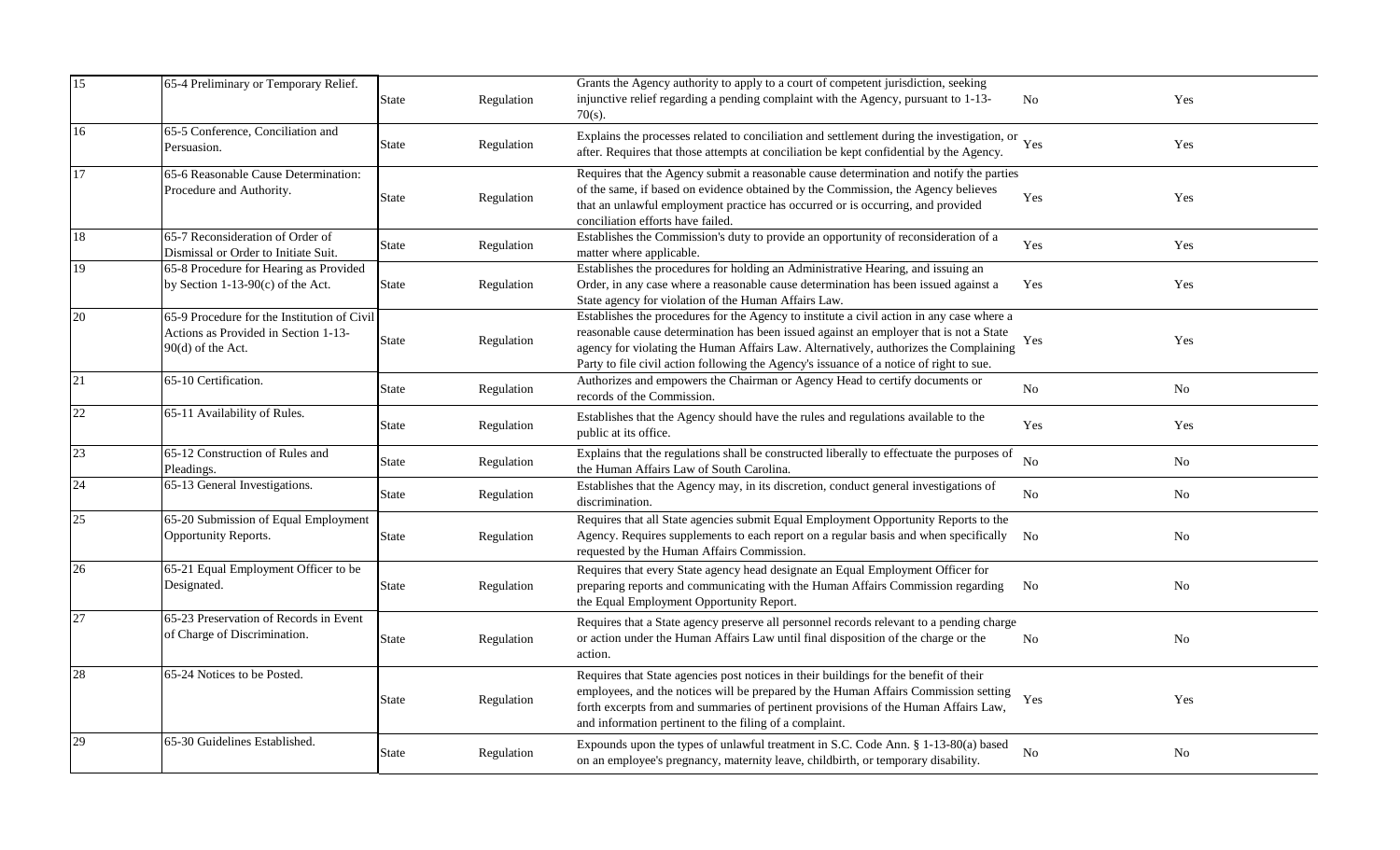| $\overline{30}$ | 65-40 Minimum Requirements.                                                                                                                                                                    | State        | Regulation | Sets for parameters that community groups must meet before being recognized as a<br>Community Relations Council by the Agency.                                                                                                                                                                                                                                                                                                                                                                                                                                                                                                                               | No                 | $\rm No$       |
|-----------------|------------------------------------------------------------------------------------------------------------------------------------------------------------------------------------------------|--------------|------------|--------------------------------------------------------------------------------------------------------------------------------------------------------------------------------------------------------------------------------------------------------------------------------------------------------------------------------------------------------------------------------------------------------------------------------------------------------------------------------------------------------------------------------------------------------------------------------------------------------------------------------------------------------------|--------------------|----------------|
| 31              | Civil Rights Act of 1964 [Title VII, 42]<br>USC §2000 et seq]                                                                                                                                  | Federal      | Statute    | Prohibits discrimination in employment based on race, color, religion, sex, or national<br>origin; prohibits discrimintation against an employee/applicant for opposing an<br>unlawful employment practice, making a charge, or assisting in an investigation,<br>proceeding, or hearing against an employer in regard to an unlawful employment<br>practice.                                                                                                                                                                                                                                                                                                | No                 | No             |
| 32              | Title I of the Americans with Disabilities<br>Act of 1990 (ADA)                                                                                                                                | Federal      | Statute    | Title I of the Americans with Disabilities Act of 1990 prohibits private employers, state<br>and local governments, employment agencies and labor unions from discriminating<br>against qualified individuals with disabilities in job application procedures, hiring,<br>firing, advancement, compensation, job training, and other terms, conditions, and<br>privileges of employment. Title II requires that state and local governments give people<br>with disabilities an equal opportunity to benefit from all of their programs, services, and<br>activities, including employment. The Human Affairs Law is substantially equivalent to<br>Title I. | N <sub>0</sub>     | No             |
| 33              | The Age Discrimination in Employment<br>Act of 1967 (ADEA) [29 USC §621]                                                                                                                       | Federal      | Statute    | Prohibits an employer from refusing to hire, discharge or from otherwise discriminating No<br>against any individual age 40 or older, solely on the basis of age.                                                                                                                                                                                                                                                                                                                                                                                                                                                                                            |                    | No             |
| 34              | Ledbetter Fair Pay Act of 2009 [Public<br>Law 111-2, 123]                                                                                                                                      | Federal      | Statute    | Amends Civil Rights Act of 1964 to state that the 180-day statute of limitations for<br>filing an equal pay suit resets with each new discriminatory paycheck.                                                                                                                                                                                                                                                                                                                                                                                                                                                                                               | No                 | $\rm No$       |
| 35              | Equal Pay Act of 1967 [29 USC §206(d)]                                                                                                                                                         | Federal      | Statute    | Prohibits paying wages to employees at a rate less than the rate at which the employer<br>pays wages to employees of the opposite sex for equal work on jobs, the performance of $\overline{N_0}$<br>which requires equal skill, effort, and responsibility, and which are performed under<br>similar working conditions.                                                                                                                                                                                                                                                                                                                                    |                    | N <sub>0</sub> |
| 36              | Genetic Information Nondiscrimination<br>Act (GINA) [Public Law 110-223]                                                                                                                       | Federal      | Statute    | Prohibits discrimination based on genetic information in both health insurance (Title I)<br>and employment (Title II).                                                                                                                                                                                                                                                                                                                                                                                                                                                                                                                                       | <b>No</b>          | No             |
| 37              | Pregnancy Discrimination Act [42 U.S.C.<br>§ 2000(e) et seq.]                                                                                                                                  | Federal      | Statute    | Promotts discrimination against a woman because of pregnancy, childbirth, or a<br>medical condition related to pregnancy or childbirth. The law also makes it illegal to<br>retaliate against a person because the person complained about discrimination, filed a No<br>charge of discrimination, or participated in an employment discrimination investigation<br>or lawsuit                                                                                                                                                                                                                                                                               |                    | No             |
| 38              | 31-21-20. State policy.                                                                                                                                                                        | <b>State</b> | Statute    | Establishes the State policy to provide fair housing throughout the State.                                                                                                                                                                                                                                                                                                                                                                                                                                                                                                                                                                                   | No                 | No.            |
| 39              | 31-21-30. Definitions.                                                                                                                                                                         | <b>State</b> | Statute    | Provides definitions for terms within the Fair Housing Law, which help to establish the<br>jurisdiction of the Agency, and guidance to the Agency and citizens of South Carolina.                                                                                                                                                                                                                                                                                                                                                                                                                                                                            | $\overline{N_{0}}$ | No             |
| 40              | 31-21-40. Discrimination in relation to<br>sale or rental of property.                                                                                                                         | <b>State</b> | Statute    | Establishes the prohibited discriminatory housing practices that the Commission has the<br>power to investigate based on discrimination regarding sales or rentals of jurisdictional No<br>property.                                                                                                                                                                                                                                                                                                                                                                                                                                                         |                    | No             |
| 41              | 31-21-50. Discrimination in relation to<br>membership or participation in multiple<br>listing service, real estate brokers'<br>organization, or related service,<br>organization, or facility. | <b>State</b> | Statute    | Establishes that it is unlawful to deny any person access to, or membership or<br>participation in, any multiple-listing service, real estate brokers' organization, or other<br>service, organization, or facility relating to the business of selling or renting dwellings<br>or to discriminate against him in the terms or conditions of the access, membership, or<br>participation on account of their membership in a protected class (due to race, color,<br>national origin, religion, gender, disability, or familial status).                                                                                                                     | No.                | No             |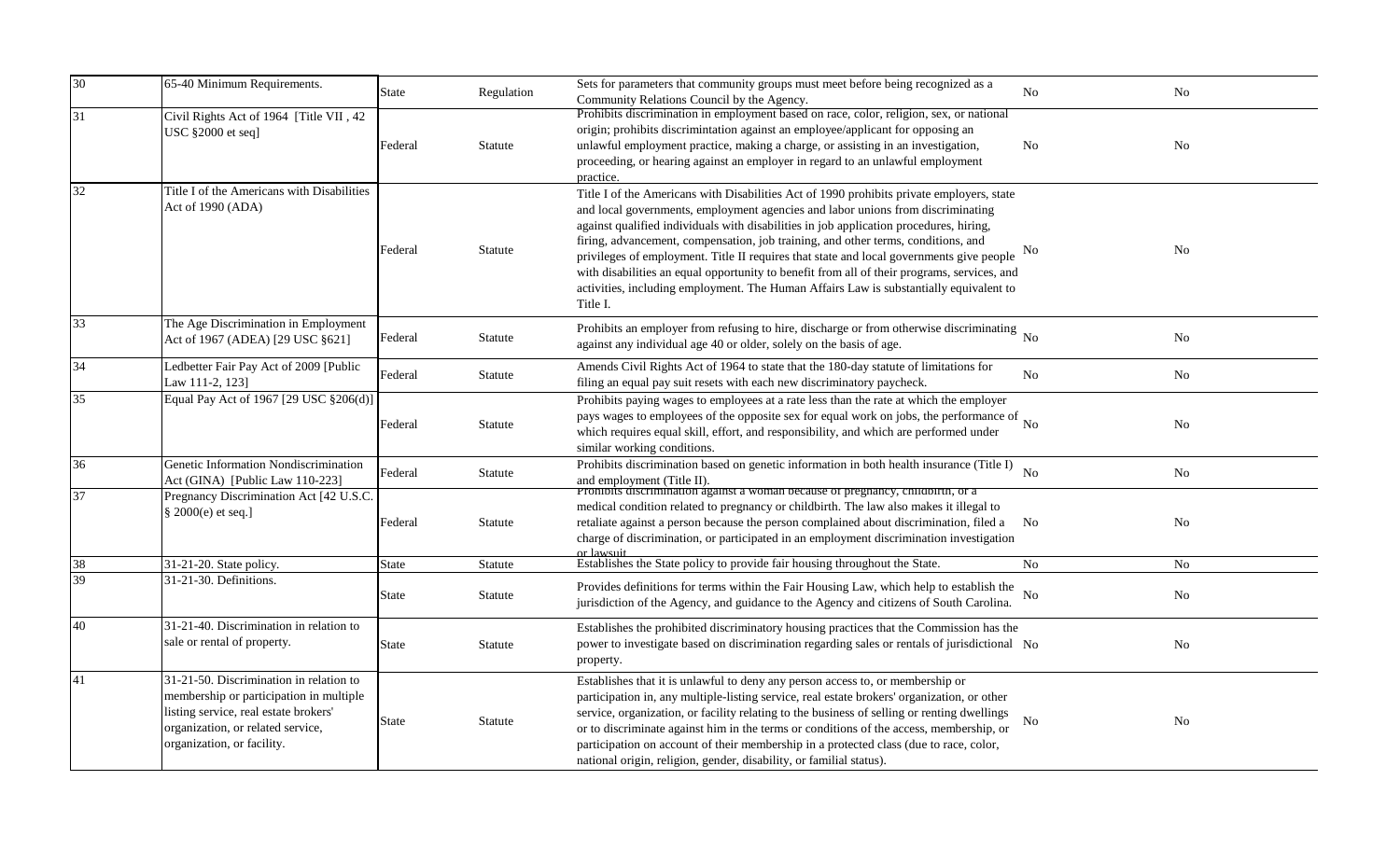| 42 | 31-21-60. Discrimination in relation to<br>residential real estate-related transactions.                                                                                                                                                       | <b>State</b> | Statute        | Defines the term "residential real estate-related transaction" and establishes that it is<br>unlawful for any person or other entity whose business includes engaging in residential<br>real estate-related transactions to discriminate against any person in making available No<br>such a transaction, or in the terms or conditions of the transaction, because of race,<br>color, religion, sex, handicap, familial status, or national origin.                                                                                                                                                                                                                                                                 |     | No  |
|----|------------------------------------------------------------------------------------------------------------------------------------------------------------------------------------------------------------------------------------------------|--------------|----------------|----------------------------------------------------------------------------------------------------------------------------------------------------------------------------------------------------------------------------------------------------------------------------------------------------------------------------------------------------------------------------------------------------------------------------------------------------------------------------------------------------------------------------------------------------------------------------------------------------------------------------------------------------------------------------------------------------------------------|-----|-----|
| 43 | 31-21-70. Application and exceptions.                                                                                                                                                                                                          | <b>State</b> | Statute        | Further explains jurisdiction and clarifies the law by restricting the Fair Housing Law's<br>application to certain housing providers. Expands unlawful discrimination related to a<br>disability or handicap to include issues such as a housing provider's failure to<br>accommodate, a failure to permit a modification, or non-compliance with ANSI<br>requirements for accessible design.                                                                                                                                                                                                                                                                                                                       | No  | No  |
| 44 | 31-21-80. Interference with the exercise<br>of any right under this chapter.                                                                                                                                                                   | <b>State</b> | Statute        | Makes it unlawful to coerce, intimidate, threaten, or interfere with any person in the<br>exercise of, or on account of his having aided or encouraged any other person in the<br>exercise of, any right granted under the Fair Housing Law.                                                                                                                                                                                                                                                                                                                                                                                                                                                                         | No  | No  |
| 45 | 31-21-90. Administration of chapter.                                                                                                                                                                                                           | <b>State</b> | Statute        | Provides that the Human Affairs Commissioners shall administer the Fair Housing Law,<br>but may delegate responsibilities to Commission staff, such as investigating,<br>conciliating, hearing, determining, ordering, certifying, reporting.                                                                                                                                                                                                                                                                                                                                                                                                                                                                        | Yes | Yes |
| 46 | 31-21-100. Powers of the Commission.                                                                                                                                                                                                           | State        | Statute        | Explains the Commission's powers regarding the South Carolina Fair Housing Law,<br>including (1) the ability to make regulations necessary to enforce the Fair Housing Law;<br>(2) to make studies with respect to the nature and extent discriminatory fair housing<br>practices; (3) the ability to work with the U.S. Department of Housing and Urban<br>Development or another organizations and accept reimbursement from it; (4) the ability<br>to accept gifts or bequests; and (5) the ability to institute proceedings in a court of<br>competent jurisdiction, for cause shown, to seek appropriate temporary or preliminary<br>injunctive relief pending final administrative disposition of a complaint. | Yes | Yes |
| 47 | 31-21-110. Investigations by commission;<br>subpoenas.                                                                                                                                                                                         | <b>State</b> | Statute        | Establishes the Commission's investigatory power and the power to issue subpoenas.                                                                                                                                                                                                                                                                                                                                                                                                                                                                                                                                                                                                                                   | Yes | Yes |
| 48 | 31-21-120. Complaints; process and<br>handling; conciliation; effect of local<br>laws; civil action.                                                                                                                                           | <b>State</b> | Statute        | Explains the process by which a complaint of discrimination may be accepted for<br>investigation at the Agency. Establishes the Commission's ability to conciliate matters<br>through mutual agreements. Limits an investigation to 100 days unless there is a reason Yes<br>for an extension or delay. States that an investigation will end if a court action is filed<br>regarding the matter.                                                                                                                                                                                                                                                                                                                    |     | Yes |
| 49 | 31-21-130. Investigator's report and<br>recommendation; dismissal of or hearing<br>on complaint; civil action; amending of<br>complaint; subpoenas; hearing by<br>commission; opinion and order; review;<br>court appeals; enforcement orders. | <b>State</b> | <b>Statute</b> | Explains the procedures for completing an investigation and either dismisses the matter<br>for lack of cause or recommends that the matter be heard in an administrative hearing<br>before a panel of the Board of Commissioners because the complainant has met their<br>burden of proof under Fair Housing Law. Establishes the right of either party to elect<br>that a civil action be filed instead of an administrative hearing. Explains the hearing<br>process if an administrative hearing is to be held.                                                                                                                                                                                                   | Yes | Yes |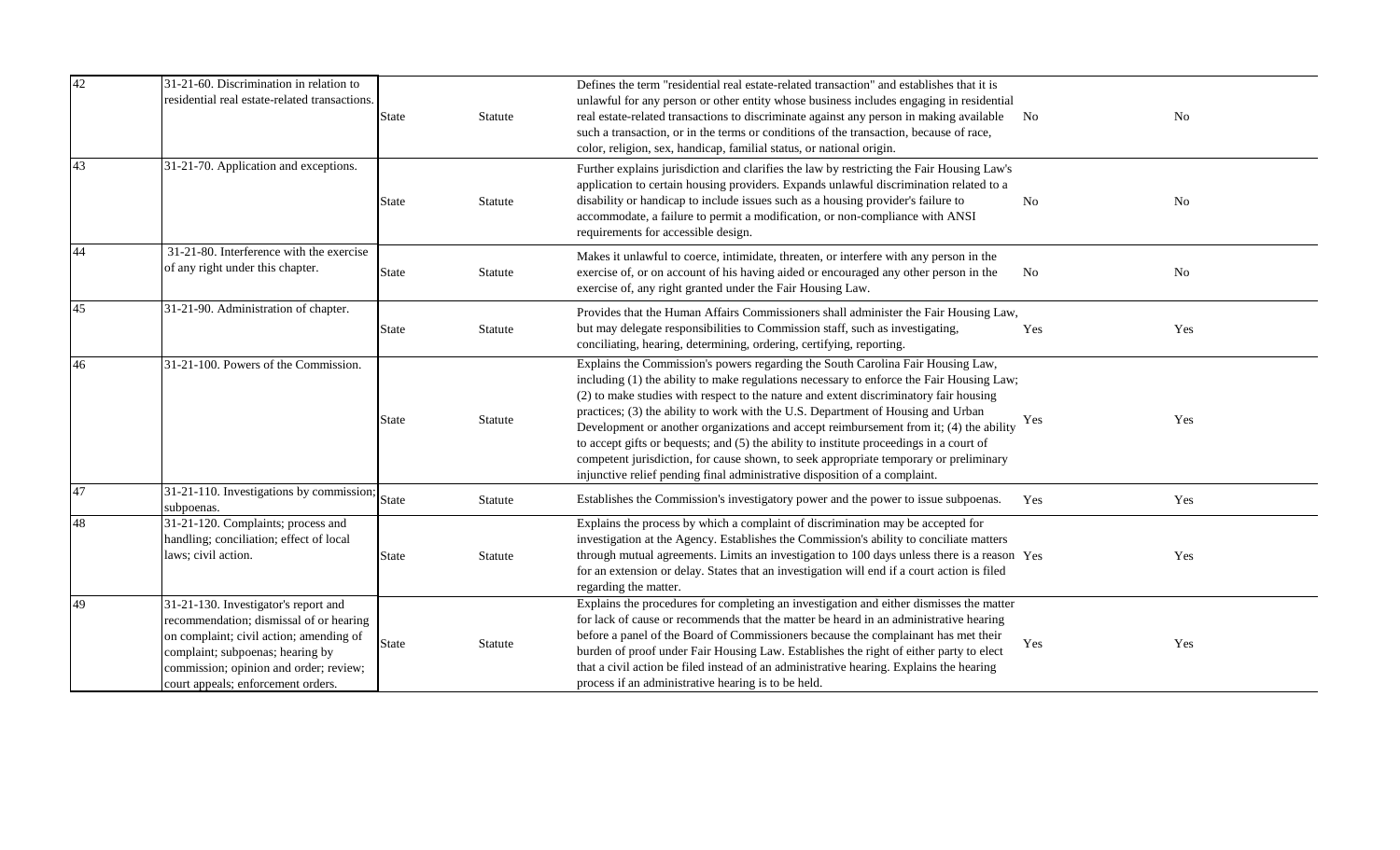| 50 | 31-21-140. Civil action; damages.                                            | State | Statute    | Provides that a civil action shall be commenced within one year of the alleged<br>discriminatory housing practice, though that period may be tolled during portions of the<br>investigation. Explains that a complainant does not need to exhaust an administrative<br>remedy through the Human Affairs Commission prior to filing a lawsuit in civil court.<br>States that relief in a matter brought under the Fair Housing Law may include any<br>permanent or temporary injunction, temporary restraining order, or other order, and<br>may award the plaintiff actual damages, and punitive damages, together with court costs<br>and reasonable attorney's fees in the case of a prevailing party. | Yes       | Yes            |
|----|------------------------------------------------------------------------------|-------|------------|----------------------------------------------------------------------------------------------------------------------------------------------------------------------------------------------------------------------------------------------------------------------------------------------------------------------------------------------------------------------------------------------------------------------------------------------------------------------------------------------------------------------------------------------------------------------------------------------------------------------------------------------------------------------------------------------------------|-----------|----------------|
| 51 | 31-21-150. Coordination regarding<br>complaint filed with multiple agencies. | State | Statute    | States that the Agency will determine if a complainant has filed a similar complaint<br>with the Federal Home Loan Bank Board, the Comptroller of the Currency, the Federal<br>Deposit Insurance Corporation of the Federal Reserve System, the United States<br>Department of Housing and Urban Development, or any other agency with authority to<br>investigate and resolve complaints alleging a violation of this chapter in order to<br>prevent duplicate complaints.                                                                                                                                                                                                                              | Yes       | Yes            |
| 52 | 65-210 General.                                                              | State | Regulation | Provides further clarification related to jurisdiction of the law for certain housing<br>providers. Incorporates defintions from the Law for purposes of the regulations and<br>provide additional definitions.                                                                                                                                                                                                                                                                                                                                                                                                                                                                                          | <b>No</b> | No             |
| 53 | 65-211 Discriminatory Housing Practices.                                     | State | Regulation | Interprets certain prohibitions of unlawful conduct in the context of real estate<br>practices; advertisements, statements and notices; representations on the availability of No<br>dwellings; blockbusting; and the provision of brokerage services.                                                                                                                                                                                                                                                                                                                                                                                                                                                   |           | No             |
| 54 | 65-213 Discrimination in Residential<br>Real Estate Related Transactions.    | State | Regulation | Interprets certain prohibitions of unlawful conduct in the context of residential real<br>estate related transactions; the making of loans and in the provision of other financial<br>assistance; the purchasing of loans; the terms and conditions for making available loans No<br>or other financial assistance; and in the selling, brokering, or appraising of residential<br>real property.                                                                                                                                                                                                                                                                                                        |           | No             |
| 55 | 65-215 Prohibition Against<br>Discrimination Because of Handicap.            | State | Regulation | Interprets certain prohibitions of unlawful conduct in the context of the protected class<br>of disability by listing general prohibitions against discrimination because of handicap No<br>and by providing additional definitions.                                                                                                                                                                                                                                                                                                                                                                                                                                                                     |           | N <sub>o</sub> |
| 56 | 65-217 Housing for Older Persons.                                            | State | Regulation | Explains certain jurisdiction limitations for State and federal elderly housing programs, No<br>and fifty-five or over housing.                                                                                                                                                                                                                                                                                                                                                                                                                                                                                                                                                                          |           | No             |
| 57 | $65-219$ Interference, Coercion or<br>Intimidation.                          | State | Regulation | Interprets unlawful conduct under 31-21-80, considered to be retaliatory or found to be<br>an attempt to coerce, intimidate, threaten or interfere with any person in the exercise or<br>enjoyment of, or on account of that person having exercised or enjoyed, or on account No<br>of that person having aided or encouraged enjoyment of, any right granted or protected<br>by this section.                                                                                                                                                                                                                                                                                                          |           | N <sub>0</sub> |
| 58 | 65-220 Complaints.                                                           | State | Regulation | Provides guidance related to the acceptance of complaints of discrimination by the<br>Agency. Further explains when an amendment would be appropriate and how the<br>complaint will be served by the Agency. Allows a respondent to answer the complaint.                                                                                                                                                                                                                                                                                                                                                                                                                                                | Yes       | Yes            |
| 59 | 65-221 Referral of Complaints to State<br>and Local Agencies.                | State | Regulation | Explains the proper procedure for handling dually filed or duplicative complaints<br>among local, state, and other agencies.                                                                                                                                                                                                                                                                                                                                                                                                                                                                                                                                                                             | Yes       | Yes            |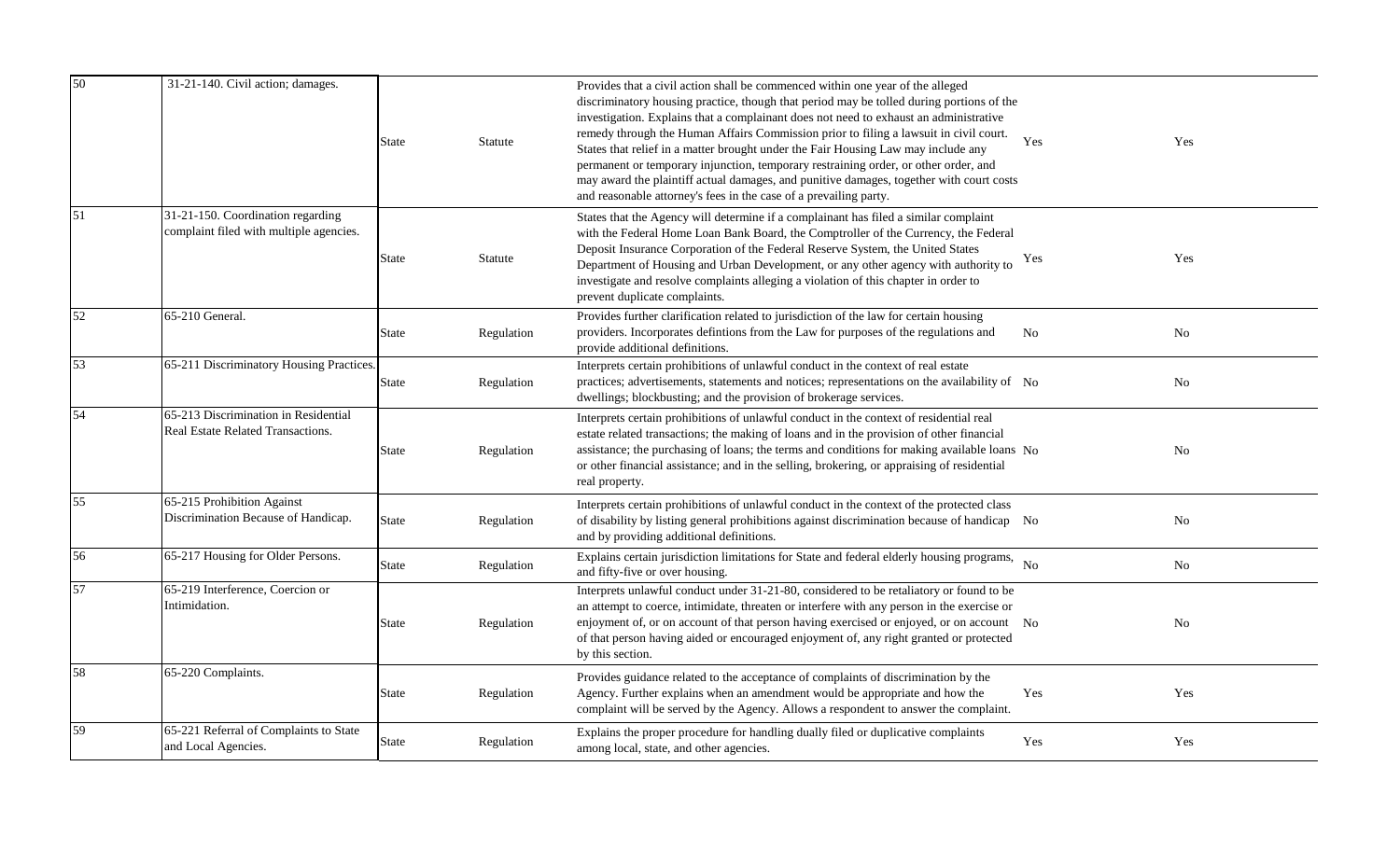| 60 | 65-223 Investigation Procedures.                       | <b>State</b> | Regulation | Provides the burden of proof in a housing investigation (reasonable cause) and gives<br>the investigator guidance on how to process and investigate file. States the need for the Yes<br>investigator to disclose final conclusions in a report to be made available to the parties.                                                                                                                                                                                                                                                                                                                                                                                |     | Yes |
|----|--------------------------------------------------------|--------------|------------|---------------------------------------------------------------------------------------------------------------------------------------------------------------------------------------------------------------------------------------------------------------------------------------------------------------------------------------------------------------------------------------------------------------------------------------------------------------------------------------------------------------------------------------------------------------------------------------------------------------------------------------------------------------------|-----|-----|
| 61 | 65-225 Conciliation Procedures.                        | <b>State</b> | Regulation | Requires the Commission to attempt conciliation with each complaint filed. Provides<br>guidance on the type of relief that may be contemplated in a conciliation agreement.<br>States specific times when conciliation efforts may be terminated. Makes conciliation<br>efforts confidential, but provides that an agreement reached is public.                                                                                                                                                                                                                                                                                                                     | Yes | Yes |
| 62 | 65-227 Issuance of Complaint.                          | State        | Regulation | Explains how a reasonable cause determination should be issued and how an<br>administrative pleading should be created to be served on the parties following a<br>reasonable cause determination. Allows a party to elect to have the matter heard in a<br>civil action in Common Pleas rather than through the administrative hearing before a<br>panel of the Board of Commissioners.                                                                                                                                                                                                                                                                             | Yes | Yes |
| 63 | 65-229 Other Action.                                   | State        | Regulation | Directs the Commission to notify agencies about a hearing if it has an interest in the<br>enforcement of the respondent's obligation. Requires other agencies to cooperate with Yes<br>the Commissioner in furthering the purposes of Fair Housing.                                                                                                                                                                                                                                                                                                                                                                                                                 |     | Yes |
| 64 | 65-230 General Information.                            | <b>State</b> | Regulation | Contains the rules of practice and procedure established by the Commission for<br>administrative proceeds, to include reasonably accommodating persons with disabilities Yes<br>and maintaining filed documents.                                                                                                                                                                                                                                                                                                                                                                                                                                                    |     | Yes |
| 65 | 65-231 Hearing Panel.                                  | State        | Regulation | Grants authority to the Chief Hearing Office of the administrative hearing panel, such<br>as conducting the hearing, issuing subpoenas, ruling on evidence, and handling<br>motions. Provides that a Commissioner may be disqualified and, may either withdraw<br>himself, or may be withdrawn upon motion of party. Forbids ex parte communications.                                                                                                                                                                                                                                                                                                               | Yes | Yes |
| 66 | 65-232 Parties.                                        | <b>State</b> | Regulation | Permits the parties to a complaint to be present at the hearing, as well as intervenors to<br>the matter if they are aggrieved. States that there may be legal representatives for the<br>parties, and the Commission. Requires that parties and others at the proceedings act<br>with integrity and in an ethical manner.                                                                                                                                                                                                                                                                                                                                          | Yes | Yes |
| 67 | 65-233 Pleadings, Motions and<br>Discoveries.          | State        | Regulation | Indicates the types of pleadings necessary to an administrative hearing, and those which<br>are permitted. Provides certain deadlines related to filing of pleadings and for<br>discovery. Allows the Chief Hearing Officer to permit supplemental pleadings or<br>amendments to pleadings, and gives him the right to require oral arguments on motions,<br>and to issue subpoenas among other powers.                                                                                                                                                                                                                                                             | Yes | Yes |
| 68 | 65-234 Dismissal and Decisions.                        | <b>State</b> | Regulation | Requires that an adminsitrative proceeding be dismissed if a separate suit is filed as a<br>civil action.                                                                                                                                                                                                                                                                                                                                                                                                                                                                                                                                                           | Yes | Yes |
| 69 | 65-235 Hearing Procedures (Review and<br>Enforcement). | State        | Regulation | Provides guidance on the date and place that a hearing should be held and further<br>provides who may be present to represent the parties. Explains the conduct of the<br>hearing, to include the exclusion of certain evidence. States that the hearing shall be<br>recorded and requires that an Order be issued and filed following the hearing's<br>conclusion. Allows parties to request a reconsideration of an Order, and states that the<br>hearing transcript will be made available after the hearing's conclusion. Explains the<br>process by which a party may appeal the Order and states the way the Commission can<br>seek enforcement of its Order. | Yes | Yes |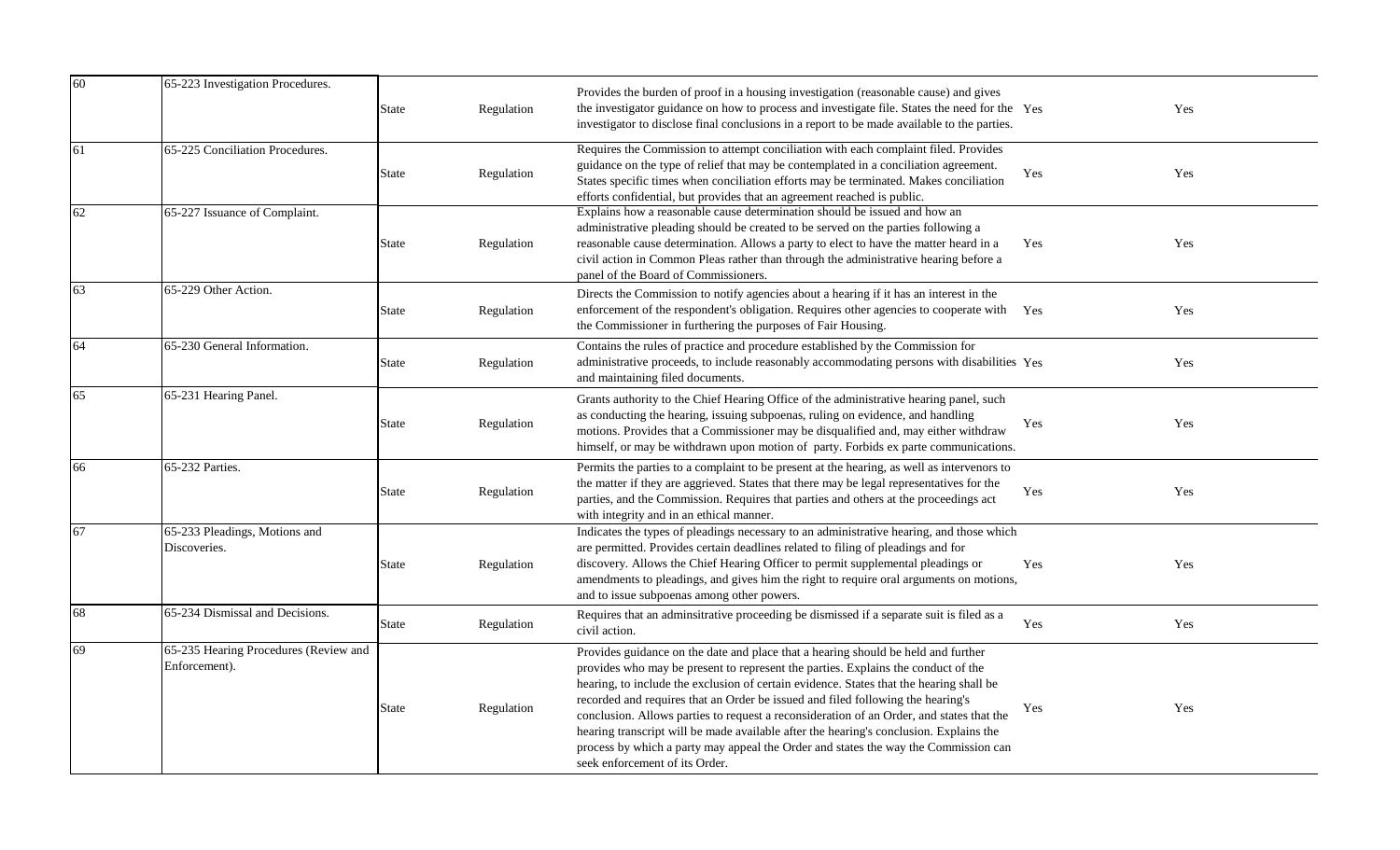| 70 | 65-236 Certification.                                                                                                                                                         | State        | Regulation | Authorizes and empowers the Chairman or Agency Head to certify documents or<br>records of the Commission.                                                                                                                                                                                                                                                                                                                                                                                                                                               | No             | N <sub>0</sub> |
|----|-------------------------------------------------------------------------------------------------------------------------------------------------------------------------------|--------------|------------|---------------------------------------------------------------------------------------------------------------------------------------------------------------------------------------------------------------------------------------------------------------------------------------------------------------------------------------------------------------------------------------------------------------------------------------------------------------------------------------------------------------------------------------------------------|----------------|----------------|
| 71 | 65-237 Availability and Construction of<br>Rules.                                                                                                                             | <b>State</b> | Regulation | Establishes that the Agency should have the rules and regulations available to the<br>public at its office.                                                                                                                                                                                                                                                                                                                                                                                                                                             | Yes            | Yes            |
| 72 | 65-240 Purpose.                                                                                                                                                               | State        | Regulation | States that the purpose of the regulation is to assist advertising media and agencies.                                                                                                                                                                                                                                                                                                                                                                                                                                                                  | N <sub>o</sub> | No             |
| 73 | 65-242 Scope.                                                                                                                                                                 | State        | Regulation | Provides the scope of the rule and states that persons who fail to use the appropriate<br>criteria will be subject to reasonable cause determinations when necessary.                                                                                                                                                                                                                                                                                                                                                                                   | N <sub>0</sub> | No             |
| 74 | 65-244 Use of Words, Phrases, Symbols,<br>and Visual Aids.                                                                                                                    | State        | Regulation | Provides certain words, prhases, symbols, and forms that may be considered<br>discriminatory by the Commission when investigating an allegation of discimination in No<br>housing advertisements.                                                                                                                                                                                                                                                                                                                                                       |                | No             |
| 75 | 65-246 Selective Use of Advertising<br>Media or Content.                                                                                                                      | State        | Regulation | Explains that content in and use of housing advertising may be considered<br>discriminatory by the Agency if such advertising appears to have a discriminatory<br>impact by being targeted for a particular protected class.                                                                                                                                                                                                                                                                                                                            | No             | No             |
| 76 | 42 U.S.C. §§ 3601 - 3619*                                                                                                                                                     | Federal      | Statute    | The Federal Fair Housing Act defines the discriminatory fair housing practices and the<br>enforcement procedure for Fair Housing violations. The South Carolina Fair Housing<br>Law is substantially equivalent to the Federal Fair Housing Act.                                                                                                                                                                                                                                                                                                        | N <sub>0</sub> | No             |
| 77 | <b>ANSI A117.1</b>                                                                                                                                                            | State        | Regulation | The American National Standard for Buildings and Facilities Providing Accessibility<br>and Usability for Physically Handicapped People requirements have been incorporated<br>by reference into 31-21-70(H) and provide a "safe harbor" for housing providers to<br>remain in compliance with Fair Housing Law requirements.                                                                                                                                                                                                                            | No             | N <sub>0</sub> |
| 78 | 45-9-10. All persons entitled to equal<br>enjoyment of and privileges to public<br>accommodations; places of public<br>accommodation; "supported by state<br>action" defined. | State        | Statute    | Provides that all persons should be entitled to the full and equal enjoyment of the<br>services and accommodations of any place of public accommodation, regardless of their<br>race, color, religion, or national origin. Defines those locations that are considered<br>places of public accommodation under the law. Defines "supported by state action."                                                                                                                                                                                            | N <sub>o</sub> | N <sub>0</sub> |
| 79 | 45-9-20. Exception for private<br>establishments.                                                                                                                             | State        | Statute    | Provides that the chapter does not apply to a private club or other establishment not in<br>fact open to the general public.                                                                                                                                                                                                                                                                                                                                                                                                                            | No             | N <sub>o</sub> |
| 80 | 45-9-30. Deprivation of right to equal<br>enjoyment of and privileges to public<br>accommodations prohibited.                                                                 | <b>State</b> | Statute    | Prohibits persons from depriving or attempting to deprive others from the rights of<br>equal enjoyment in places of public accomodations.                                                                                                                                                                                                                                                                                                                                                                                                               | <b>No</b>      | No             |
| 81 | 45-9-40. Processing of complaints;<br>review by State Human Affairs<br>Commission; complaint by Attorney<br>General.                                                          | State        | Statute    | Provides that after receipt of the investigation into complaints by Attorney General<br>(AG) and SLED, Agency shall conduct an investigation to determine whether there is<br>reasonable cause that Article I rights to public accommodations were violated. If<br>reasonable cause is found, Agency Chairman informs AG. After the AG brings an<br>action, Agency panel will conduct a hearing on the matter on the allegations presented.<br>If a license revocation proceeding is initiated, a separate Commission panel will<br>conduct the hearing | Yes            | Yes            |
| 82 | 45-9-50. Hearing on complaint by<br>Attorney General; notice of hearing.                                                                                                      | State        | Statute    | Provides that a panel of Agency members, designated by Chairman must hold a hearing<br>within 60 days of the AG complaint and provide notice of the hearing.                                                                                                                                                                                                                                                                                                                                                                                            | Yes            | Yes            |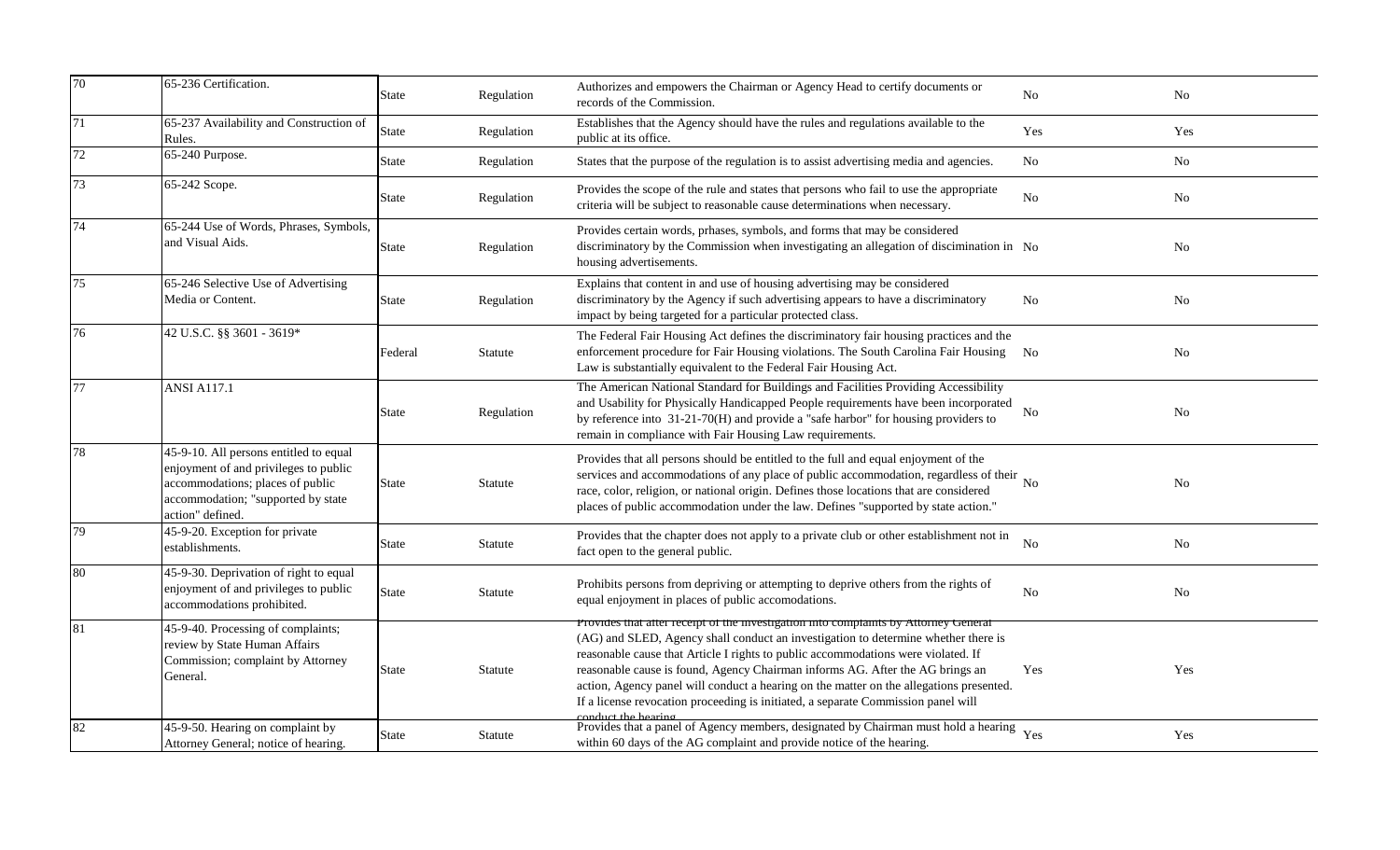| 83 | 45-9-60. State Human Affairs<br>Commission may establish rules of<br>procedure for hearings; subpoenas; rights<br>of persons charged; rules of evidence<br>scope of hearing; deliberations of panel;<br>remedies for violation.                            | State        | Statute | Provides that the Agency may establish rules of procedure for hearings related to<br>allegations of discrimination in a place of public accommodation. Provides that<br>Commission shall grant relief for Article I violations and may order reimbursement for<br>costs incurred in conducting hearings. | Yes            | Yes            |
|----|------------------------------------------------------------------------------------------------------------------------------------------------------------------------------------------------------------------------------------------------------------|--------------|---------|----------------------------------------------------------------------------------------------------------------------------------------------------------------------------------------------------------------------------------------------------------------------------------------------------------|----------------|----------------|
| 84 | 45-9-65. Liability of employer for acts of<br>employee; conditions under which<br>revocation of license not required for<br>pattern or practice of discriminatory<br>conduct.                                                                              | <b>State</b> | Statute | Provides conditions where Agency may find discrimination but not require revocation<br>of license. Provides that Agency may find employers are not liable for acts of employee No<br>unless it was reasonably known to the licensee, permitee, or managing agent.                                        |                | No             |
| 85 | 45-9-70. Right to intervene in action.                                                                                                                                                                                                                     | <b>State</b> | Statute | Provides that panel shall consider whether intervention will unduly delay or prejudice<br>adjudication of rights of the original parties.                                                                                                                                                                | Yes            | No             |
| 86 | 45-9-75. Final decision of panel; appeals.                                                                                                                                                                                                                 | <b>State</b> | Statute | Provides that the final Agency decision shall be in writing and list licenses or permits to Yes<br>be revoked.                                                                                                                                                                                           |                | Yes            |
| 87 | 45-9-80. Attorney General to notify<br>permitting, regulatory, or licensing<br>authority of violations; immediate<br>revocation of license or permit;<br>enforcement of panel's decision; violators<br>not to obtain license or permit for three<br>years. | <b>State</b> | Statute | Authority not granted to Agency. The statute states that if the Agency determines a<br>violation occurred, then the Attorney General must notify the licensing, permitting, or No<br>regulatory entity of the violation in order to revoke the same.                                                     |                | N <sub>o</sub> |
| 88 | 45-9-85. Penalty for violating<br>confidentiality provisions.                                                                                                                                                                                              | <b>State</b> | Statute | Violators of confidentiality provisions in 42-9-60 subject to fine or imprisonment.                                                                                                                                                                                                                      | N <sub>0</sub> | No             |
| 89 | 45-9-90. Penalty for violating provisions<br>of Article 1.                                                                                                                                                                                                 | <b>State</b> | Statute | Violators of Article I subject to misdemeanor conviction along with fine and/or<br>imprisonment.                                                                                                                                                                                                         | No.            | No.            |
| 90 | 45-9-100. Action for damages by<br>aggrieved party; minimum damages for<br>violation.                                                                                                                                                                      | <b>State</b> | Statute | Provides that party may file a suit in circuit court for recovery of damages subject to 45-No<br>9-110 limitations.                                                                                                                                                                                      |                | $\rm No$       |
| 91 | 45-9-110. Prerequisites to action for<br>damages; conciliation.                                                                                                                                                                                            | <b>State</b> | Statute | Establishes the process by which a charge of unlawful discrimination or segregation<br>may be conciliated by the Agency, and requires that a complaining party seek<br>conciliation through the Agency before filing a lawsuit.                                                                          | No             | No             |
| 92 | 45-9-120. Prerequisites to action for<br>damages not to limit right to pursue<br>license revocation or criminal penalties.                                                                                                                                 | <b>State</b> | Statute | Establishes 45-9-110 limitations do not apply to pursuit of license revocation and<br>criminal penalties.                                                                                                                                                                                                | N <sub>0</sub> | N <sub>o</sub> |
| 93 | 70.1 (HAC: Human Affairs Forum Carry<br>Forward)                                                                                                                                                                                                           | <b>State</b> | Proviso | States that revenue from donations and registration fees from Forums shall be retained<br>and carried forward for general operations.                                                                                                                                                                    | N <sub>0</sub> | No             |
| 94 | 70.2 (HAC: Training Revenue)                                                                                                                                                                                                                               | <b>State</b> | Proviso | States that revenue from fees from training and technical assistance shall be retained<br>and carried forward for general operations.                                                                                                                                                                    | N <sub>0</sub> | N <sub>o</sub> |
| 95 | 70.3 (HAC: Revenue from Copying Fees)                                                                                                                                                                                                                      | <b>State</b> | Proviso | States that revenue derived from copies of Commission files, opinions, and Orders shall<br>be retained and carried forward for general operations.                                                                                                                                                       | No             | N <sub>o</sub> |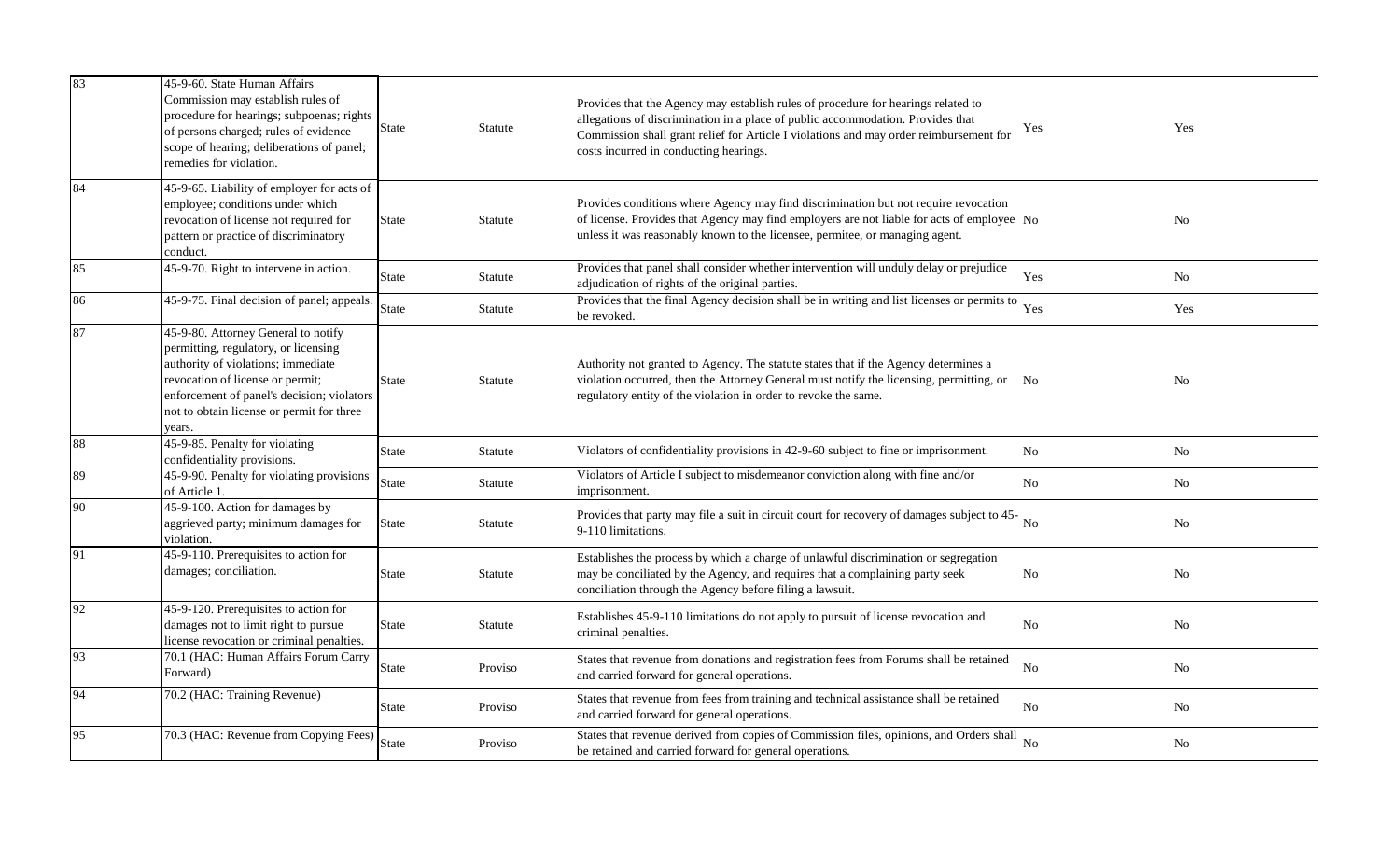| 96 | Discrimination Policy <sup>3</sup> |      |         | is the State's discrimination policy and describes the details required to be<br>Keattırms |       |     |
|----|------------------------------------|------|---------|--------------------------------------------------------------------------------------------|-------|-----|
|    |                                    | Stat | Proviso | included in the Commission's report on State Agency Affirmative Action Plans and           | 1 C.S | Yes |
|    |                                    |      |         | Programs.                                                                                  |       |     |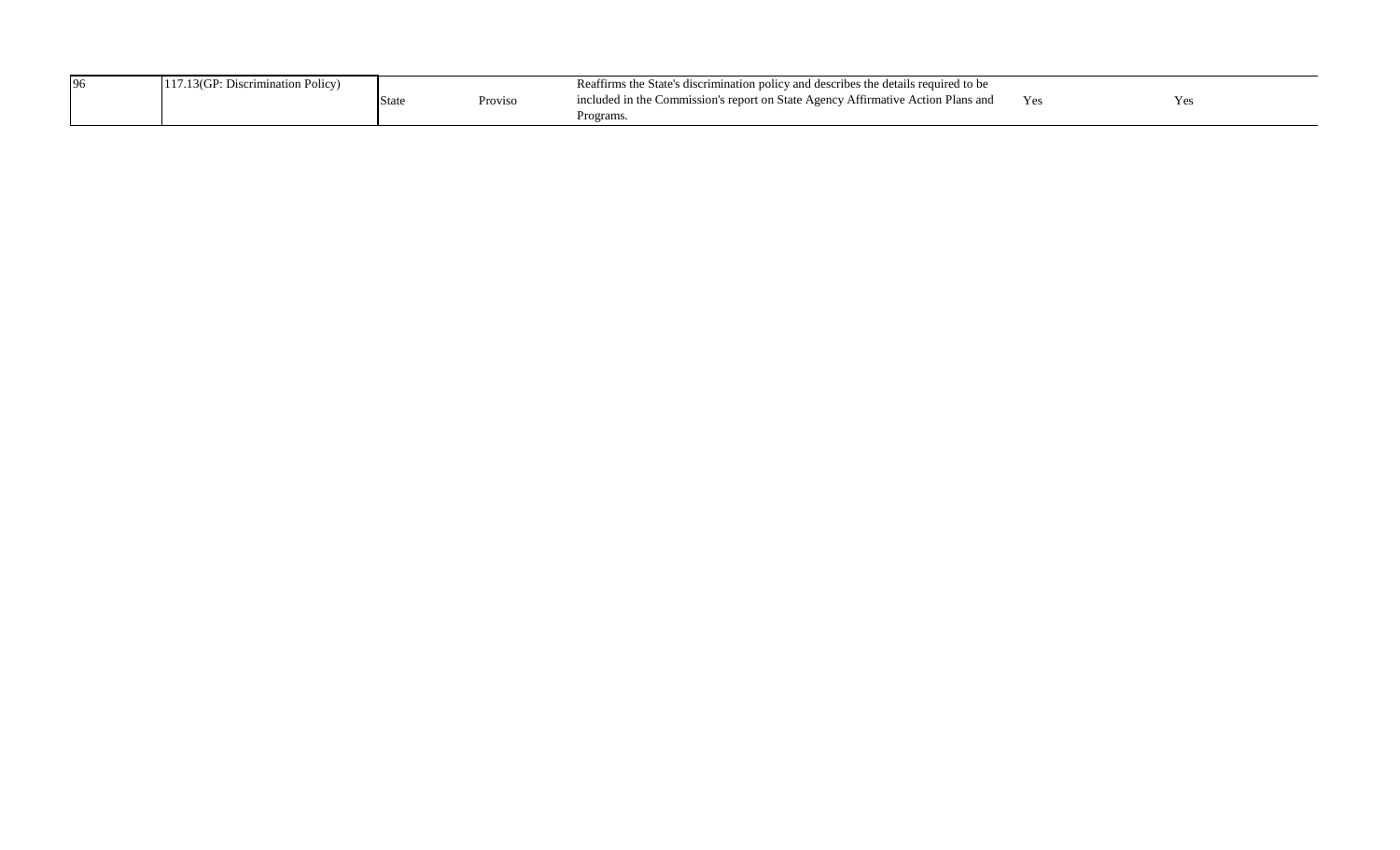| <b>Agency Name:</b>                                | <b>SC Human Affairs Commission</b>                                                                                           |                                                                                                                                                                                                                                                  |                                        | <b>Fiscal Year 2016-2017</b>                                                                                                               |
|----------------------------------------------------|------------------------------------------------------------------------------------------------------------------------------|--------------------------------------------------------------------------------------------------------------------------------------------------------------------------------------------------------------------------------------------------|----------------------------------------|--------------------------------------------------------------------------------------------------------------------------------------------|
| <b>Agency Code:</b>                                | Section:<br>L360                                                                                                             | 70                                                                                                                                                                                                                                               |                                        | <b>Accountability Report</b>                                                                                                               |
|                                                    |                                                                                                                              |                                                                                                                                                                                                                                                  |                                        | <b>Customer Template</b>                                                                                                                   |
| <b>Divisions or Major Programs</b>                 | <b>Description</b>                                                                                                           | <b>Service/Product Provided to Customers</b>                                                                                                                                                                                                     | <b>Customer Segments</b>               | Specify only for the following Segments: (1) Industry: Name; (2) Professional Organization: Name; (3)<br><b>Public: Demographics.</b>      |
| Compliance - EEO Enforcement and Fair Housing      | Complainant or Individual filing a complaint of<br>discrimination                                                            | Provides timely and professional assistance General Public<br>and processes the charge of discrimination to<br>a successful resolution.                                                                                                          |                                        | All Citizens employed or seeking employment.<br>All Citizens living in rental homes, neighborhoods or purchasing homes or seeking rentals. |
| Compliance - EEO Enforcement and Fair Housing      | is filed against                                                                                                             | Respondent or business to which the complaint Provides timely and professional assistance Industry<br>and processes the charge of discrimination to<br>a successful resolution.                                                                  |                                        | All private Industry or Businesses.<br>All private Rental Businesses and Realtors.                                                         |
| Compliance - EEO Enforcement and Fair Housing      | Attorneys representing the Complainant or<br>Respondent                                                                      | Provides timely and professional assistance<br>and processes the charge of discrimination to<br>a successful resolution.                                                                                                                         | <b>Professional Organization</b>       | Law Firms                                                                                                                                  |
| <b>Consultative Services - Technical Services</b>  | State Agencies, organizations and individuals<br>receiving training services and/or affirmative<br>action program assistance | Provides knowledge and assistance which<br>will enhance their capacity to carry out the<br>responsibilities to contribute to the<br>prevention and elimination of unlawful<br>discrimination.                                                    | <b>Executive Branch/State Agencies</b> | All citizens employed by state government<br>Private industry seeking EEO training                                                         |
| <b>Consultative Services - Community Relations</b> | Local Community Relations Councils which<br>receive assistance in developing local issue<br>resolution capabilities          | Provides assistance to enable local<br>communities to enhance their capacity to<br>address local issues related to diversity<br>thereby serving their citizens, promoting<br>harmony, and improving the quality of life in<br>local communities. | Local Govts.                           | All citizens seeking to promote harmony related to matters of human diversity                                                              |
| Compliance - EEO Enforcement                       | US Equal Employment Opportunity Commission Processes complaints where contractual<br>(EEOC)                                  | obligations and responsibilities are<br>successfully fulfilled.                                                                                                                                                                                  |                                        | <b>Federal Government</b>                                                                                                                  |
| Compliance - Fair Housing                          | US Department of Housing and Urban<br>Development (HUD)                                                                      | Processes complaints where contractual<br>obligations and responsibilities are<br>successfully fulfilled.                                                                                                                                        |                                        | <b>Federal Government</b>                                                                                                                  |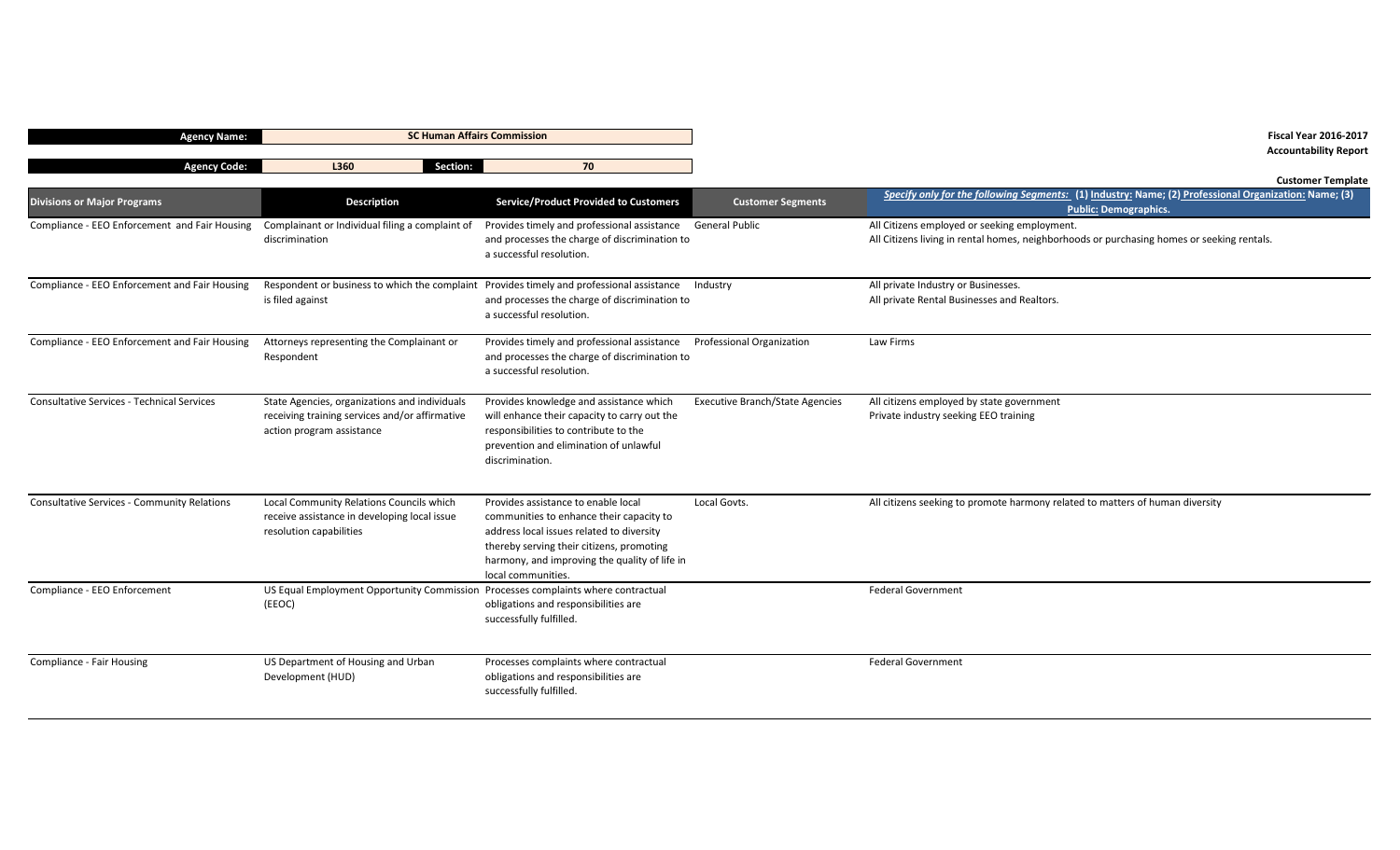**Agency Name: SC Human Affairs Commission Fiscal Year 2016-2017**

**Accountability Report**

|                                                         |                                      |                                                                                                                                                                                                                                                                                                                                                                                             | <b>Partner Template</b>                                                                                    |
|---------------------------------------------------------|--------------------------------------|---------------------------------------------------------------------------------------------------------------------------------------------------------------------------------------------------------------------------------------------------------------------------------------------------------------------------------------------------------------------------------------------|------------------------------------------------------------------------------------------------------------|
| <b>Name of Partner Entity</b>                           | <b>Type of Partner Entity</b>        | <b>Description of Partnership</b>                                                                                                                                                                                                                                                                                                                                                           | <b>Associated Objective(s)</b>                                                                             |
| <b>Citizens of SC</b>                                   | Individual                           | Enforce the laws in an impartial and timely manner, and to<br>help prevent discrimination through promoting harmony<br>among a diverse group of people.                                                                                                                                                                                                                                     | $1.1.1, 1.1.2, 1.2.1, 2.1.1, 2.2.1, 2.2.2,$<br>$3.1.1, 3.1.2, 3.1.3, 3.2.1, 4.1.1, 4.2.2,$<br>4.3.1, 5.1.1 |
| <b>Business/Companies</b>                               | <b>Private Business Organization</b> | Enforce the laws in an impartial and timely manner, and to<br>help prevent discrimination through promoting harmony<br>among a diverse group of people.                                                                                                                                                                                                                                     | $1.1.1, 1.1.2, 1.2.1, 2.1.1, 2.2.1, 2.2.2,$<br>$3.1.1, 3.1.2, 3.1.3, 3.2.1, 4.1.1, 4.2.2,$<br>4.3.1, 5.1.1 |
| Governor                                                | <b>State Government</b>              | Enforce the laws in an impartial and timely manner, and to<br>help prevent discrimination through promoting harmony<br>among a diverse group of people. Request funds to efficiently<br>and effectively carry out the mission of the agency and train<br>Board Members appointed by Governor about the agency's<br>mission and operations.                                                  | 3.2.1, 4.1.1, 4.3.1, 5.1.1, 5.1.2                                                                          |
| State Legislature                                       | <b>State Government</b>              | Enforce the laws in an impartial and timely manner, and to<br>help prevent discrimination through promoting harmony<br>among a diverse group of people. Request funds to efficiently<br>and effectively carry out the mission of the agency and train<br>Board Members appointed by the Governor with the advice<br>and consent of the Senate about the agency's mission and<br>operations. | 3.2.1, 4.1.1, 5.1.1, 4.3.1, 5.1.2                                                                          |
| <b>State Agencies</b>                                   | <b>State Government</b>              | Monitor State Agency Affirmative Action Plans including hiring<br>and promotion practices and train managers on methods to<br>prevent and eliminate discrimination.                                                                                                                                                                                                                         | $1.1.1, 1.2.1, 3.1.2, 3.1.3, 5.1.1, 5.1.2$                                                                 |
| US Equal Employment Opportunity<br>Commission (EEOC)    | <b>Federal Government</b>            | Enforce Employment laws in an impartial and timely manner,<br>and to help prevent discrimination through promoting<br>harmony among a diverse group of people.                                                                                                                                                                                                                              | $1.1.1, 1.1.2, 1.2.1, 3.1.2, 3.1.3, 5.1.1,$<br>5.1.2                                                       |
| US Department of Housing and Urban<br>Development (HUD) | <b>Federal Government</b>            | Enforce Housing laws in an impartial and timely manner, and<br>to help prevent discrimination through promoting harmony<br>among a diverse group of people.                                                                                                                                                                                                                                 | $2.1.1, 2.2.1, 2.2.2, 3.1.1, 3.1.2, 3.1.3$                                                                 |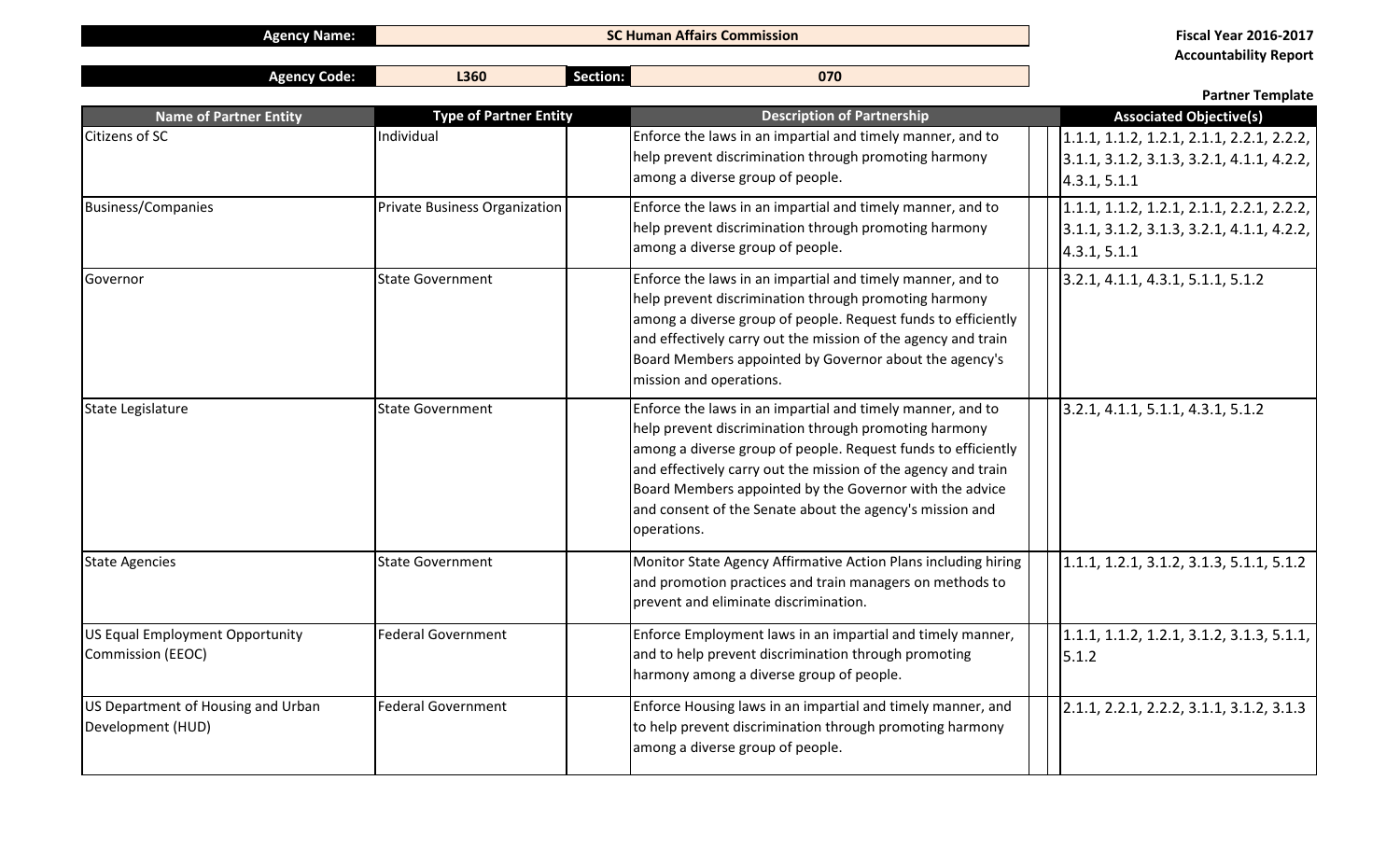| Community Relations Councils - Local<br>Government - Counties/Municipalities | Local Government | To help prevent discrimination through constructive dialogue<br>thereby promoting harmony among a diverse group of people.               | (4.1.1, 4.1.2, 4.2.1, 4.2.2, 4.3.1) |
|------------------------------------------------------------------------------|------------------|------------------------------------------------------------------------------------------------------------------------------------------|-------------------------------------|
| US Department of Justice                                                     |                  | Share information and coordinate activities related to<br>preventing discrimination in local communities and within the<br>entire State. | [4.1.1, 4.1.2, 4.2.1, 4.2.2]        |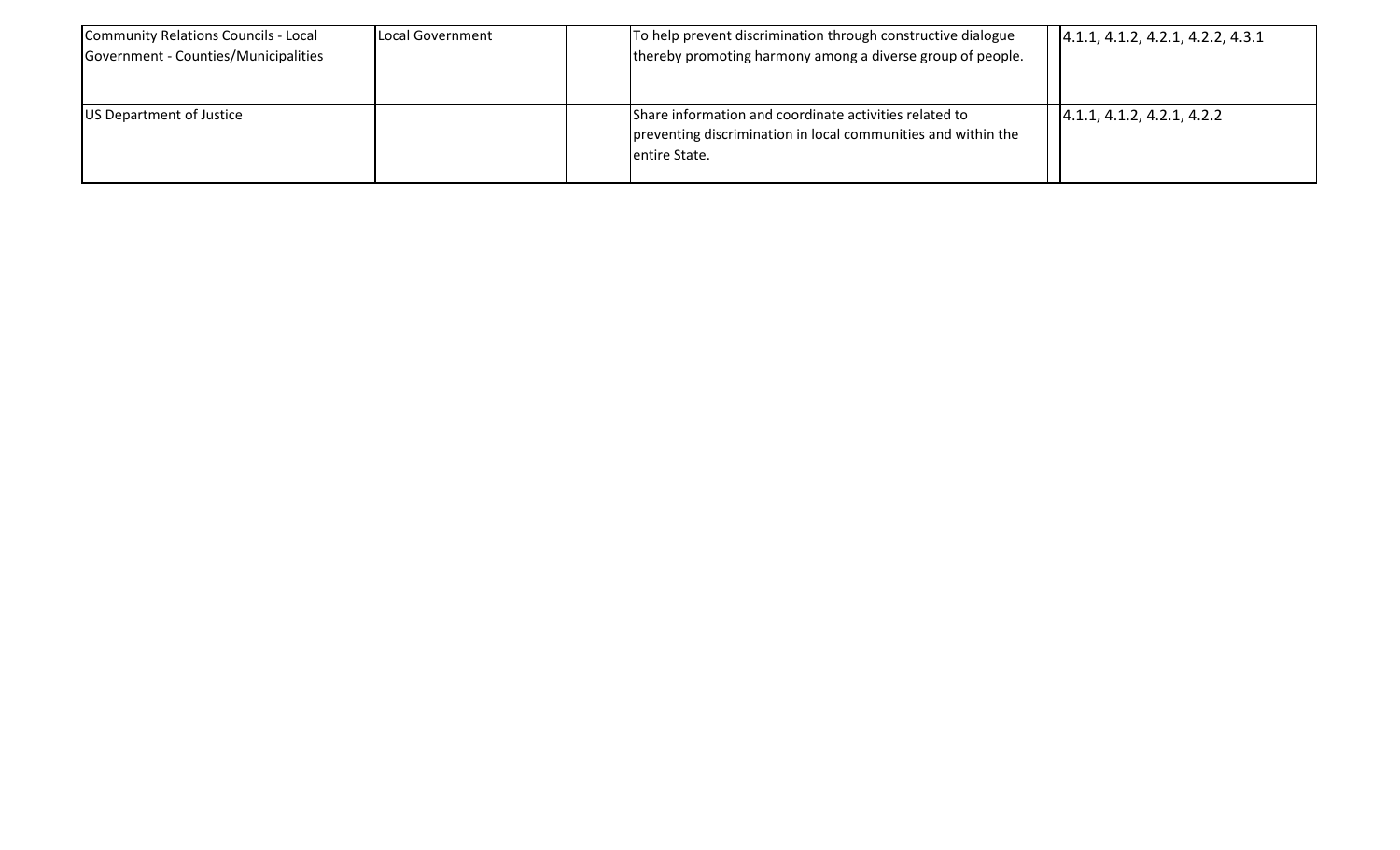| <b>Agency Name:</b> |                                                                                                      | <b>SC Human Affairs Commission</b>                          |                       |                               |                                        |                                                                                                                                          | <b>Fiscal Year 2016-2017</b><br><b>Accountability Report</b> |
|---------------------|------------------------------------------------------------------------------------------------------|-------------------------------------------------------------|-----------------------|-------------------------------|----------------------------------------|------------------------------------------------------------------------------------------------------------------------------------------|--------------------------------------------------------------|
| <b>Agency Code:</b> | L360                                                                                                 | Section:                                                    | 070                   |                               |                                        |                                                                                                                                          |                                                              |
| Item                | <b>Report Name</b>                                                                                   | Name of Entity Requesting the<br>Report                     | <b>Type of Entity</b> | Reporting<br><b>Frequency</b> | <b>Submission Date</b><br>(MM/DD/YYYY) | Summary of Information Requested in the Report                                                                                           | <b>Report Template</b><br><b>Method to Access the Report</b> |
|                     | Annual House Restructuring Report                                                                    | House Legislative Oversight<br>Committee                    | State                 | Annually                      | September 15, 2016                     | Overview of agency's mission and vision. Review of<br>agency's strategic plan, legal standards, structure,<br>budget, partners and goals | http://www.scstatehouse.gov/reports/reports.php              |
| $\overline{2}$      | <b>Accountability Report</b>                                                                         | <b>Executive Budget Office</b>                              | State                 | Annually                      | September 15, 2016                     | Overview of agency's mission and vision. Review of<br>agency's strategic plan, legal standards, structure,<br>budget, partners and goals | http://www.scstatehouse.gov/reports/reports.php              |
| $\overline{3}$      | Agency Contract Performance Report<br>(322)                                                          | <b>US Equal Employment</b><br><b>Opportunity Commission</b> | Federal               | Monthly                       | 5th of each Month                      | <b>Agency Complaint Closures</b>                                                                                                         | Internal - Report on EEOC IMS Software                       |
| $\overline{4}$      | Annual Report to the General<br>Assembly                                                             | <b>General Assembly</b>                                     | State                 | Annually                      | February 1, 2017                       | Status of Equal Employment Opportunity in State<br>Government                                                                            | http://www.scstatehouse.gov/reports/reports.php              |
| -5                  | <b>Onsite Monitoring Questionnaire</b>                                                               | US Department of Housing<br>and Urban Development           | Federal               | Annually                      | June 30, 2016                          | Performance standards, reporting, recordkeeping,<br>budget and finance and data support system<br>requirements                           | <b>Internal Records</b>                                      |
|                     | SC State Agencies and<br>Colleges/Universities Recycling and<br><b>Buying Recycled Annual Report</b> | SC Department of Health and<br><b>Environmental Control</b> | State                 | Annually                      | September 15, 2016                     | Amount of material agency recycled and products<br>purchased from recycled material.                                                     | http://www.scdhec.gov/Library/OR-1339.pdf                    |